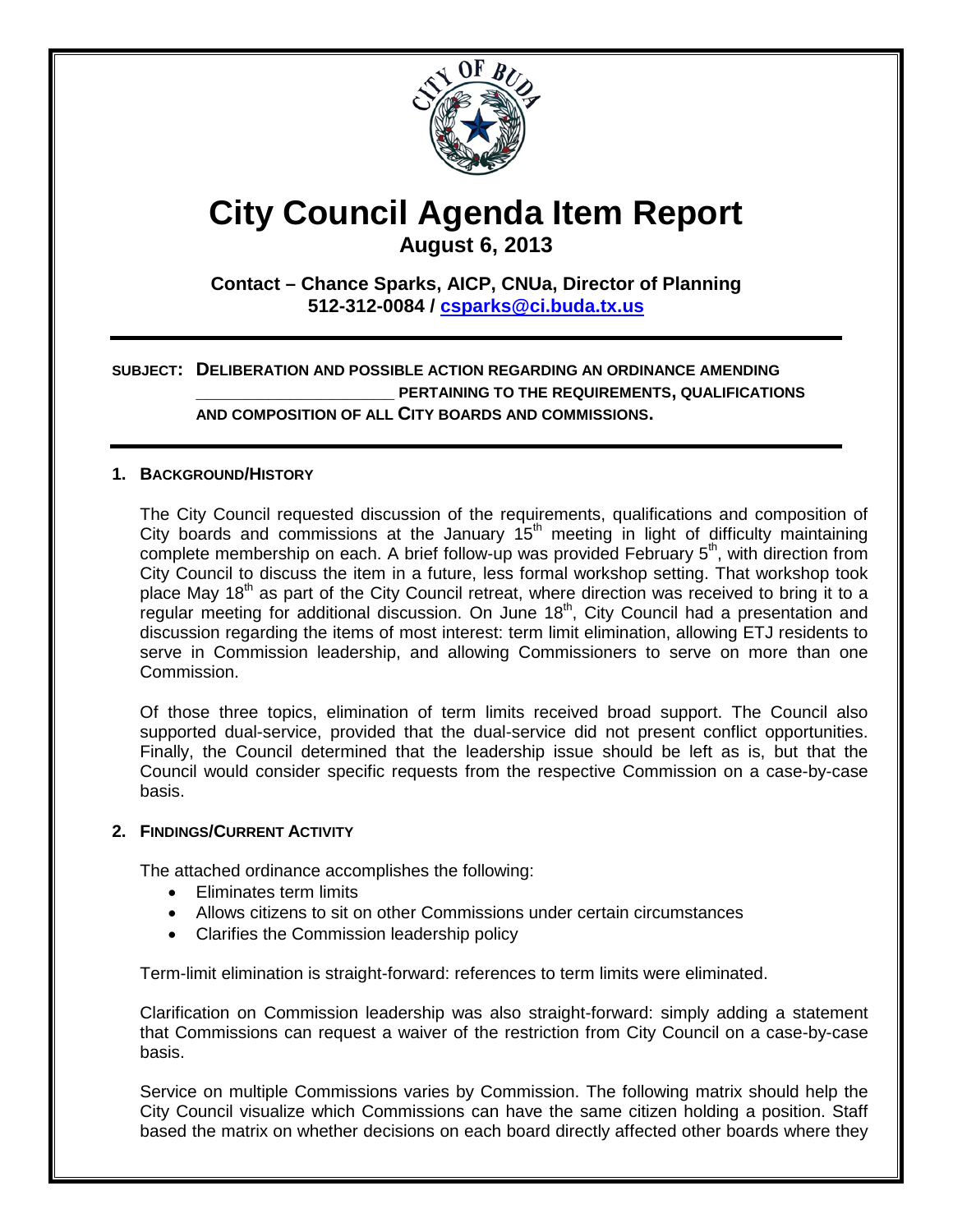might be making another decision on the same issue (allowing that individual's opinion to be considered twice).

|                | <b>EDC</b> | <b>P&amp;Z</b> | <b>HPC</b> | Library | <b>Parks</b> | <b>ZBOA</b> | <b>CBOA</b> |
|----------------|------------|----------------|------------|---------|--------------|-------------|-------------|
| <b>EDC</b>     |            | <b>No</b>      | Yes        | Yes     | <b>No</b>    | <b>No</b>   | <b>No</b>   |
| <b>P&amp;Z</b> | <b>No</b>  |                | <b>No</b>  | Yes     | <b>No</b>    | Yes         | Yes         |
| <b>HPC</b>     | Yes        | <b>No</b>      |            | Yes     | Yes          | Yes         | Yes         |
| Library        | Yes        | Yes            | Yes        |         | <b>Yes</b>   | Yes         | Yes         |
| <b>Parks</b>   | <b>No</b>  | <b>No</b>      | Yes        | Yes     |              | Yes         | Yes         |
| <b>ZBOA</b>    | <b>No</b>  | Yes            | Yes        | Yes     | <b>Yes</b>   |             | Yes         |
| <b>CBOA</b>    | <b>No</b>  | Yes            | Yes        | Yes     | Yes          | <b>Yes</b>  |             |

The Dupree Local Government Corporation and Reinvestment Zone No. 1 were not included in this since they are not conventional boards.

#### **3. FINANCIAL IMPACT**

N/A

#### **4. ACTION OPTIONS/RECOMMENDATION**

Staff provides this topic for discussion and direction without recommendation.

#### **5. ATTACHMENTS**

Draft Ordinance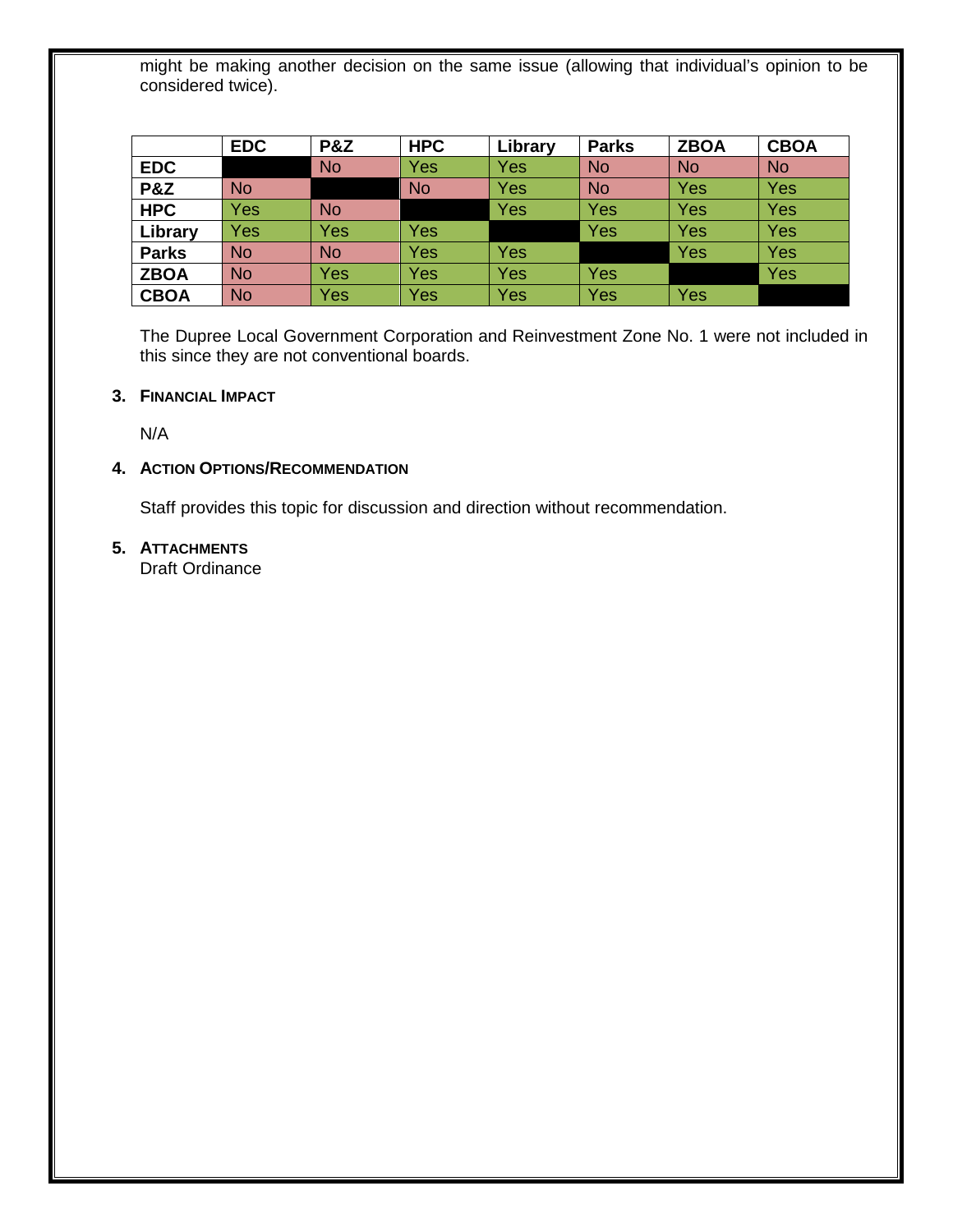#### **ORDINANCE NO. \_\_\_\_\_\_\_\_\_\_\_\_-\_\_**

**AN ORDINANCE OF THE CITY COUNCIL OF THE CITY OF BUDA, TEXAS AMENDING ARTICLE 1.02, ARTICLE 18.02 AND ARTICLE 1.02, ARTICLE 18.02 AND ARTICLE 18.03 OF THE CODE OF ORDINANCES OF THE CITY OF BUDA BY MODIFYING REQUIREMENTS AND QUALIFICATIONS FOR CITY BOARDS, COMMISSIONS AND COMMITTEES; PROVIDING A REPEALING CLAUSE; PROVIDING A SEVERABILITY CLAUSE; AND PROVIDING AN EFFECTIVE DATE.**

**WHEREAS**, the requirements for serving on the City's boards and commissions need to be consistent with revisions to the City's Master plans and development regulations; and

**WHEREAS**, the City Council has determined that certain changes to the requirements and qualifications to serve on the City's boards and commissions require modification to better facilitate their respective duties toward furthering the public good; and

**WHEREAS**, this ordinance was passed and approved at a meeting of the City Council of the City of Buda held in compliance with the Texas Open Meetings Act at which a quorum of the City Council Members were present and voting.

## **NOW, THEREFORE, BE IT ORDAINED BY THE CITY COUNCIL OF THE CITY OF BUDA, TEXAS, THAT:**

**Section 1.** Article 1.02, *Boards, Commissions and Committees*, is hereby replaced in its entirety as follows:

# *ARTICLE 1.02 BOARDS, COMMISSIONS AND COMMITTEES*

*Division 1. Generally*

#### **Secs. 1.02.001–1.02.030 Reserved**

*Division 2. Zoning Board of Adjustment and Appeal[s\\*](http://z2.franklinlegal.net/franklin/DocViewer.jsp?docid=6&z2collection=buda&showInToc=false)*

#### **Sec. 1.02.031 Created; appointment of members; terms**

(a) This division creates the zoning board of adjustment and appeals ("board") appointed by the city council. The board shall consist of five (5) members and two (2) alternate members. All of the members and alternate members shall be residents of the city at the time they are appointed and during their term in office.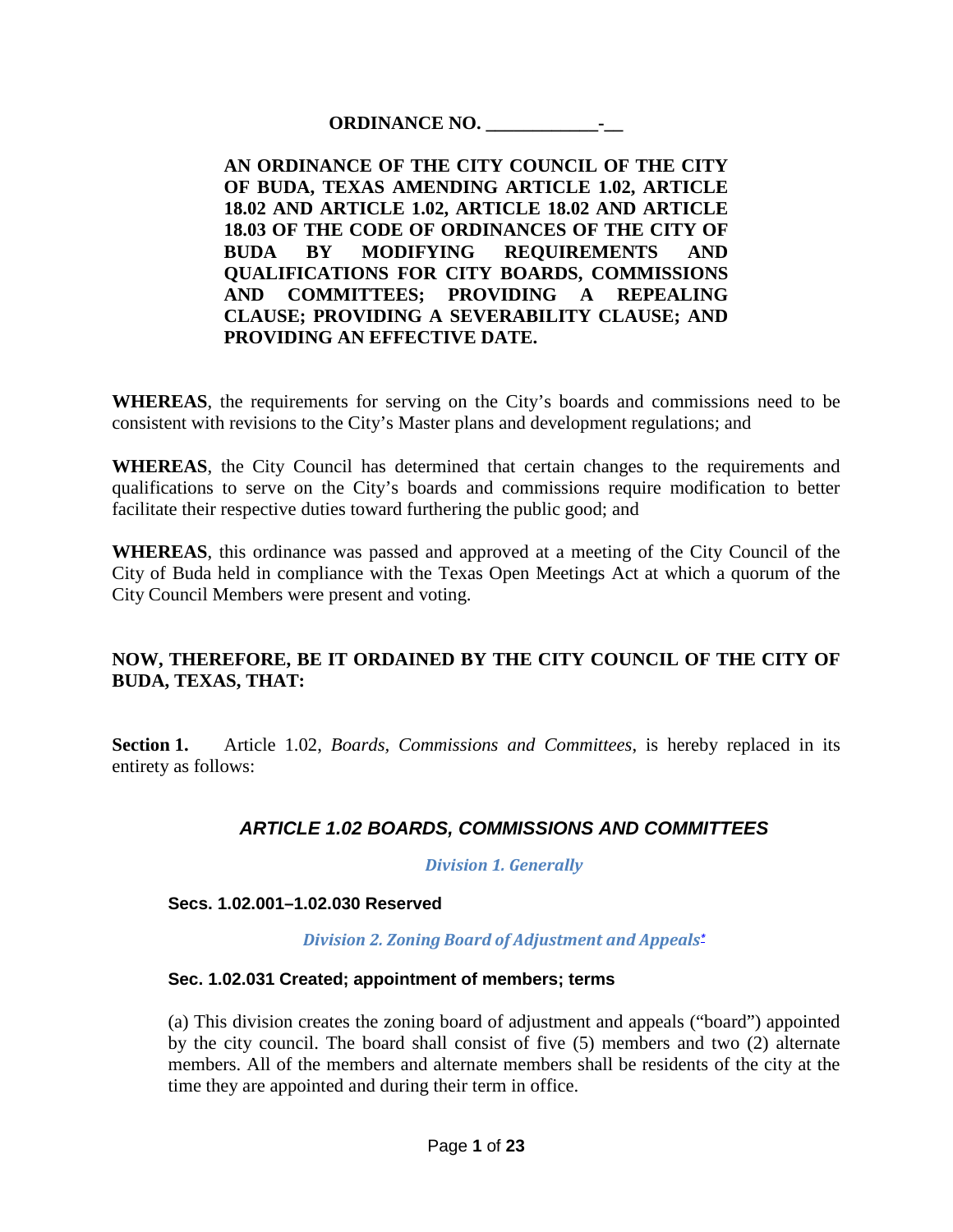(b) Members and alternate members shall serve two-year staggered terms with four (4) members being appointed in January of even-numbered years and three (3) members being appointed in January of odd-numbered years.

(c) The initial board shall consist of three (3) regular members appointed to two-year terms and two (2) regular members appointed to a one-year term; and one alternate member appointed to a two-year term and an alternate member appointed to a one-year term. After the initial one-year terms have expired, all members, both regular and alternate, shall be appointed to two-year terms.

(d) Unless otherwise approved by the city council, members of the commission shall serve a maximum of three (3) consecutive terms. After a member serves his or her three (3) maximum consecutive terms, such ex-member cannot immediately reapply for the planning and zoning commission; however, such ex-member can apply immediately for positions to other boards or commissions that may have vacancies or reappointments. An appointment to fill a vacancy shall be for the unexpired term. A member serving to fill an unexpired term shall be eligible for reappointment to serve two (2) full two-year terms.

(e) Should an alternate member be appointed to serve as a board member, such appointment shall be for two (2) full two-year terms regardless of time served as an alternate member.

(f) When there will be an absence of one or more members at a scheduled board meeting, alternate members may serve when requested to do so by the city manager or his/her designee.

(g) Members and alternate members may only be removed for cause as found by the city council, on a written charge after a public hearing.

## **Sec. 1.02.032 Qualifications of members**

(a) When appointing members, the city council shall make every reasonable and practical attempt to appoint board members and alternate board members from different geographical locations within the corporate limits of the city and from different interest groups. The council shall avoid appointing a board that has a concentration of members from the same or similar economic, business, racial or vocational interests, but instead shall endeavor to the extent reasonably practical to diversify the membership of the board to the end that the entire community is represented thereon.

(b) If a city resident member of the board ceases to reside in the city and his or her relocation reduces the number of city residents, that person shall give notice of such fact and may be deemed to have resigned, upon approval by the city council, from the board as of the date his or her residence changed, and, if approved by council, the city council shall appoint a resident board member to fill the remainder of the resigning member's term. A quorum of the board shall be required to open meetings, conduct business and take action on any agenda items.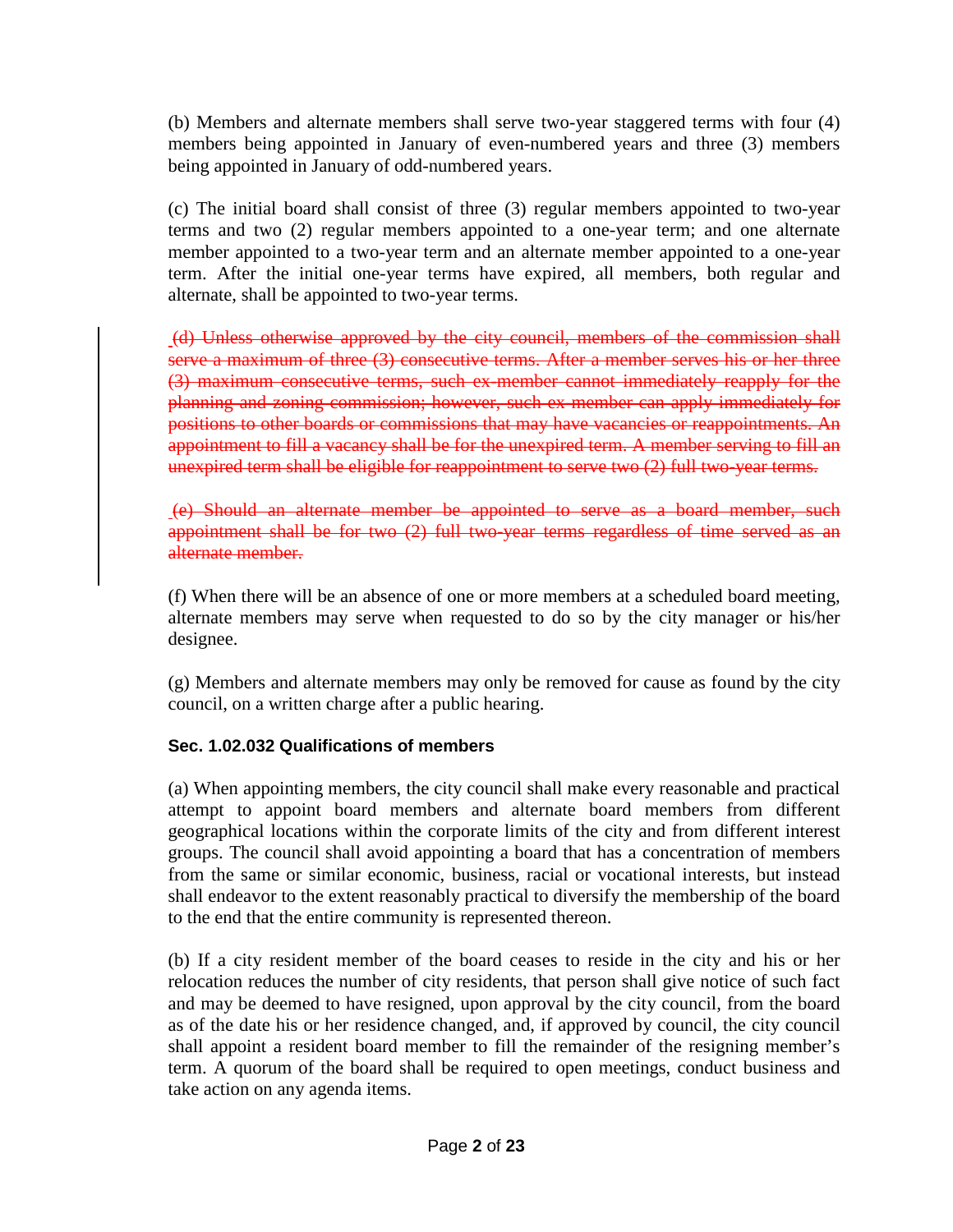(c) The city council may take into consideration an applicant's history on delinquency in payment of any city taxes, utility bills, citations, municipal court judgments and assessments and so forth in qualifying the applicant.

(d) Notwithstanding any city ad hoc committees or except where duplicate appointments are authorized by ordinance, city charter or by state law, a person may not be appointedserve as a member of the zoning board of adjustment and appeals if he or she is also eurrently serving on the planning and zoning commission, historic preservation commission, parks and recreation commission, library commission, economic development corporation board of directors or, local government corporation or any other permanent city board or commission.

## **Sec. 1.02.033 Officers; rules; meetings; quorum; record; conflict of interest**

(a) All cases before the board must be heard by at least 75% of the members. The concurring vote of 75% of the members of the board is necessary to:

(1) Reverse an order, requirement, decision or determination of an administrative official;

(2) Decide in favor of an applicant on a matter on which the board is required to pass under a zoning ordinance or issue; or

(3) Authorize a variation from the terms of a zoning ordinance or issue.

In all other cases, a simple majority of the members present at an official meeting is necessary to approve a matter.

(b) The board shall have a chairperson and a vice-chairperson elected from its membership to serve for a one-year term. Officers shall be elected annually by the board.

(c) The chairperson shall preside over the board and shall have the right to vote on all items before the board. The vice-chairperson shall fulfill the duties of the chairperson when the chairperson is not available for any reason.

(d) The city manager or his or her designee shall be an ex officio member of the board.

(e) The board, by majority vote, may adopt rules or bylaws in accordance with this division and the requirements of the Local Government Code as necessary for the orderly conduct of its business, subject to approval by the city council.

(f) The board shall meet upon the call of the presiding officer and at other times as determined by the board rules. The presiding officer or acting presiding officer may administer oaths and compel attendance of witnesses. All meetings of the board shall comply with the Texas Open Meetings Act.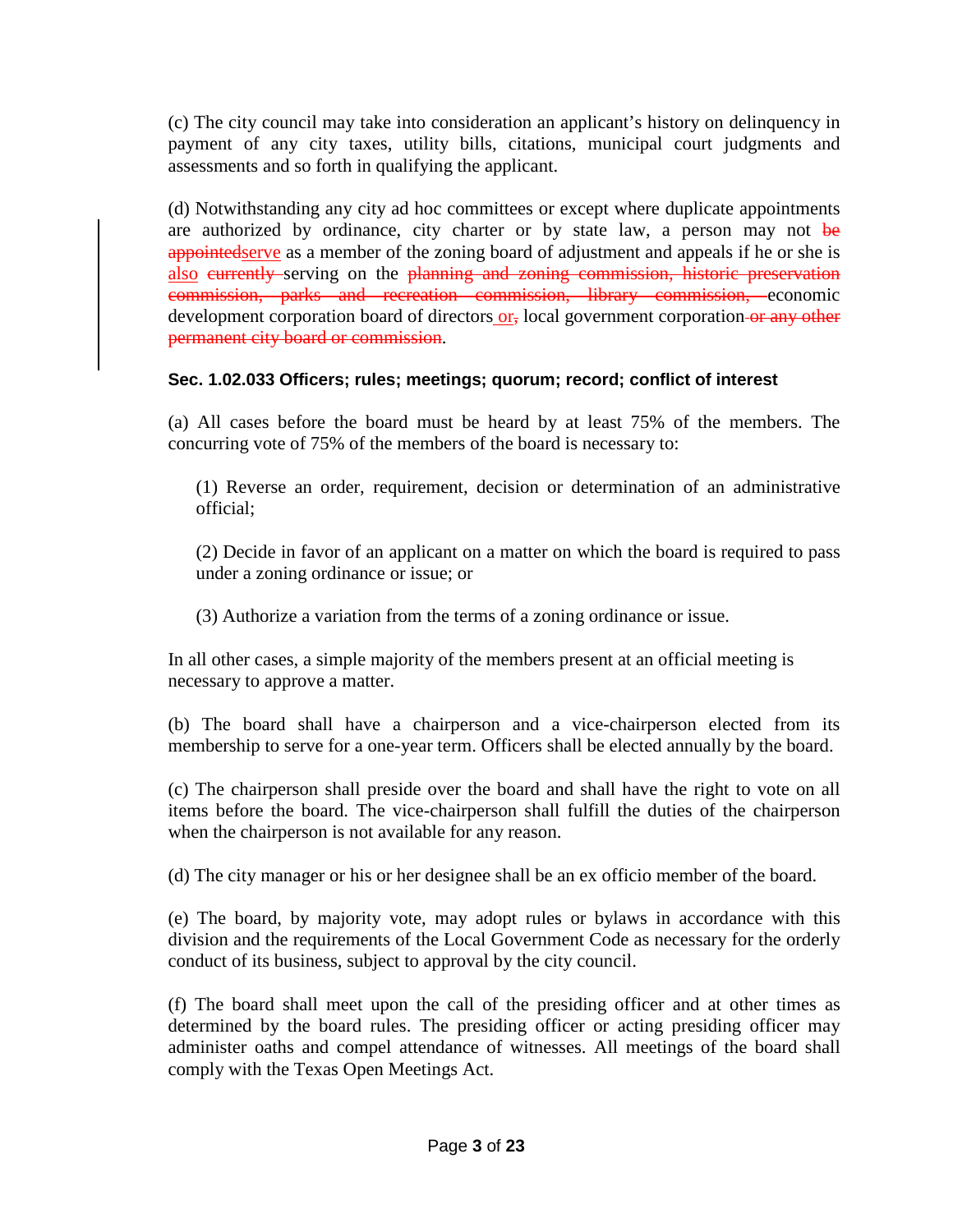(g) The board shall keep minutes of its proceedings and indicate the vote of each member on each question or the fact that a member is absent or abstains. The board shall keep records of its examinations and other official actions. The minutes and records shall be filed with the city secretary and its records are public records.

(h) A board member shall be required to complete any state-mandated training, to include but not limited to Open Meetings Act training, within ninety (90) days after appointment. Any training expenses incurred by the member may be eligible for reimbursement by the city subject to the city's travel and training policy.

(i) A board member having any potential conflict of interest on any policy, decision, or determination before the board shall disclose to each of the other members the nature of his potential conflict and shall abstain from voting on such policy, decision or determination. In the event that the board member recognizes a conflict or clear potential for conflict of interest, he or she shall recuse him or herself from discussion and action on the topic involving such conflict. The disclosure shall be recorded in the board's minutes. Intentional or knowing failure to disclose a conflict of interest shall be governed under the general penalty section as set forth in section 1.01.009 of this code.

(j) When there will be an absence of one or more members at a scheduled board meeting, alternate members may serve when requested to do so by the mayor, city manager or his or her designee, or presiding officer or acting presiding officer.

## **Sec. 1.02.034 Powers and duties**

The board shall have the following powers and duties:

(1) To hear and decide appeals where the applicant alleges that there is an error in any order, requirement, decision or determination made by city staff or the city council in the enforcement of the city's zoning regulations and ordinances;

(2) To hear and decide requests for special exceptions to the city's zoning regulations and ordinances;

(3) To hear and decide judicial variances; and

(4) To decide such other matters as may be assigned by the city council from time to time.

## **Sec. 1.02.035 Appeals**

(a) Any of the following persons may appeal to the board a decision made by an administrative official:

(1) A person aggrieved by the decision.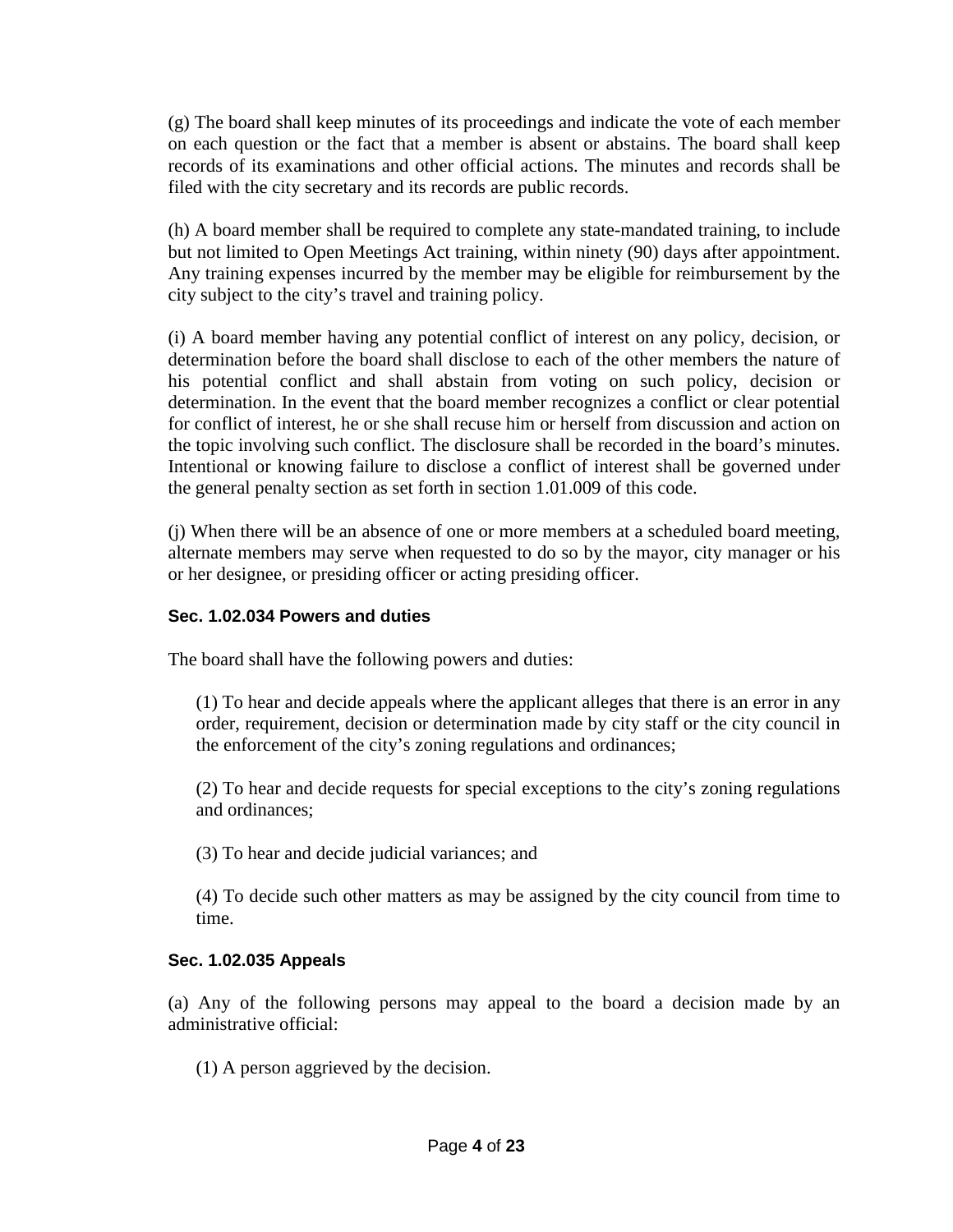(2) Any officer, department, board, commission or bureau of the city affected by the decision.

(3) Only the city manager shall have the right to request an administrative exception.

(b) Appeal of a board decision. Appeal of any decision of the board shall be taken to a state court of competent jurisdiction by filing a verified petition stating that the decision of the board is illegal in whole or in part and specifying the grounds of the illegality. The petition must be filed within ten (10) days after the date that the board's decision is filed with the city secretary.

# **Secs. 1.02.036–1.02.070 Reserved**

*Division 3. Historic Preservation Commission*

# **Sec. 1.02.071 Purpose; subject to Unified Development Code**

The city council hereby declares that the purpose of this division is to preserve, protect and enhance areas of historical or cultural significance, including sites, structures, and landmarks within the city and its extraterritorial jurisdiction in order to promote the economic, cultural, educational and general welfare of the public. Where there is a conflict between any provision of this division and any provision of the Unified Development Code, the Unified Development Code shall control.

# **Sec. 1.02.072 Definitions**

For the purposes of this division, the following definitions shall apply unless the context clearly indicates or requires a different meaning:

*Appurtenant feature*. Features that define the design of a building or property, which may include, but are not limited to, porches, railings, columns, shutters, fences, sidewalks, driveways, garages, outbuildings, arbors, ponds and pools.

*Certificate of design compliance*. A certificate issued by the historic preservation commission pursuant to this division and/or the city's Unified Development Code. The term includes a certificate of historic design compliance.

*Commission*. The Buda Historic Preservation Commission.

*Designated historic district, historic district or district*. A geographically defined area established pursuant to this division and/or pursuant to the city's Unified Development Code.

*Designated historic landmark, historic landmark or landmark*. Any site designated as a landmark pursuant to this division and/or the city's Unified Development Code.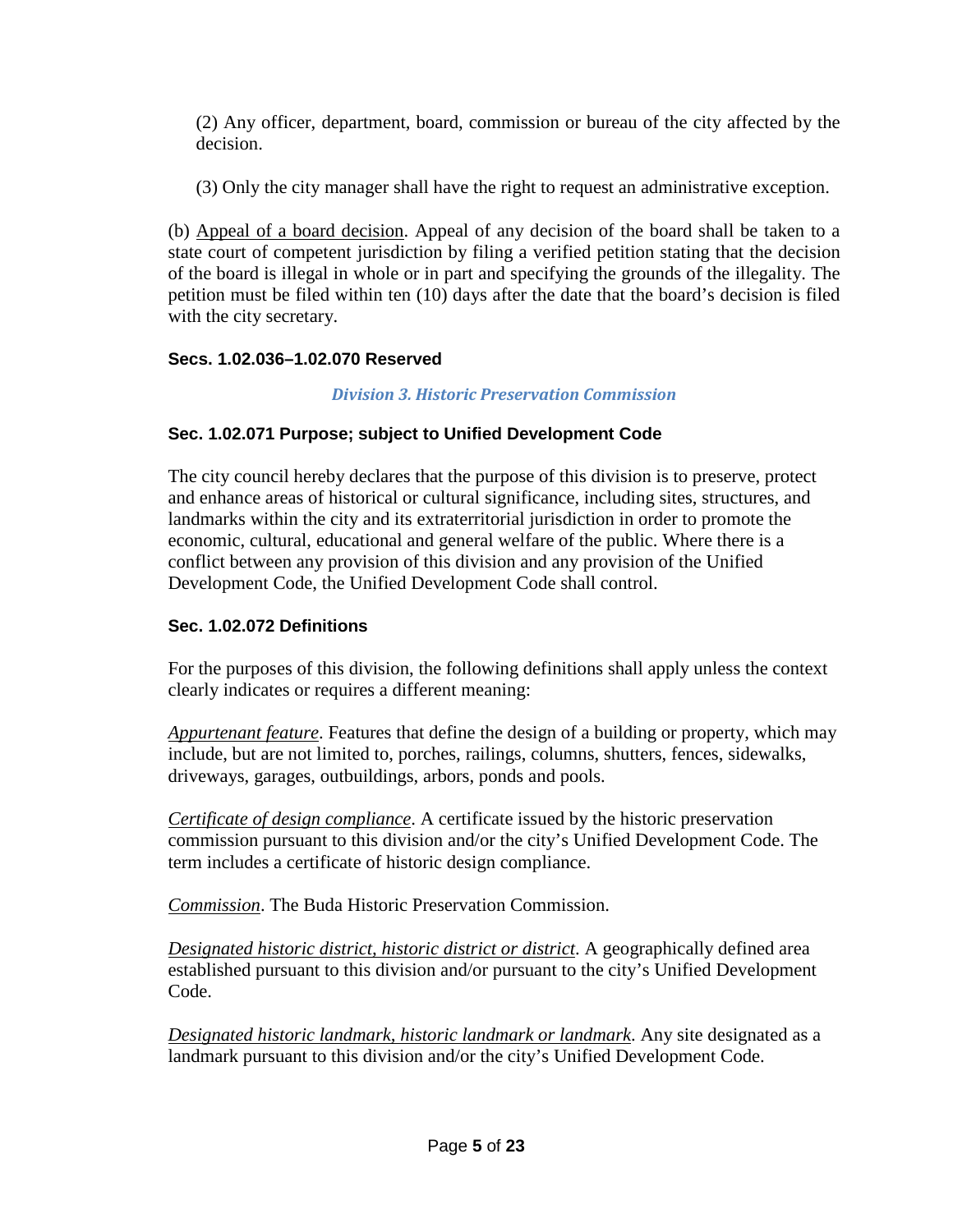*Exterior features*. Features that include the architectural style, general design, and general arrangement of the exterior of a building or structure, including type and texture of materials, and types and styles of all windows, doors, walls, roofs, light fixtures, signs, and significant trees and other foliage.

*Person*. An individual, group, corporation, political subdivision or government agency.

*Significant trees*. Trees which measure 24 caliper inches four feet above the ground, or those that are identified with historic personages or important events in city, county, state or national history.

# **Sec. 1.02.073 Created; appointment of members; terms**

(a) This division creates the historic preservation commission ("commission") appointed by the city council. The commission shall consist of seven (7) members who shall reside either in the incorporated city limits or its extraterritorial jurisdiction.

(b) The members of the commission shall serve two-year staggered terms, with four (4) members being appointed in April of even-numbered years and three (3) members being appointed in April of odd-numbered years.

(c) On the initial commission, four (4) of the members shall be appointed for one-year terms and three (3) of the members shall be appointed for two-year terms. Thereafter, all terms shall be two-year terms.

(d) Unless otherwise approved by the city council, members of the commission shall serve a maximum of three (3) consecutive terms. After a member serves his or her three (3) maximum consecutive terms, such ex-member cannot immediately reapply for the historic preservation commission; however, such ex-member can apply immediately for positions to other boards or commissions that may have vacancies or reappointments. An appointment to fill a vacancy shall be for the unexpired term. A member serving to fill an unexpired term shall be eligible for reappointment to serve two (2) full two-year terms.

(e) Unless otherwise required by state law, all members serve at the pleasure of the city council and may be removed at any time with or without cause.

# **Sec. 1.02.074 Qualifications of members**

(a) Unless otherwise determined by city council, at least five (5) of the members of this commission shall reside within the corporate limits of the city and no more than two (2) members shall be residents of the city's extraterritorial jurisdiction. The city council shall consider individuals who show an interest, competence or knowledge in the architectural, archeological, cultural, social, economic, ethnic or political history and/or heritage activities of the city. Moreover, the city council may allow for preferential consideration of applicants residing along Old Black Colony Road from Cole Springs to FM 1626.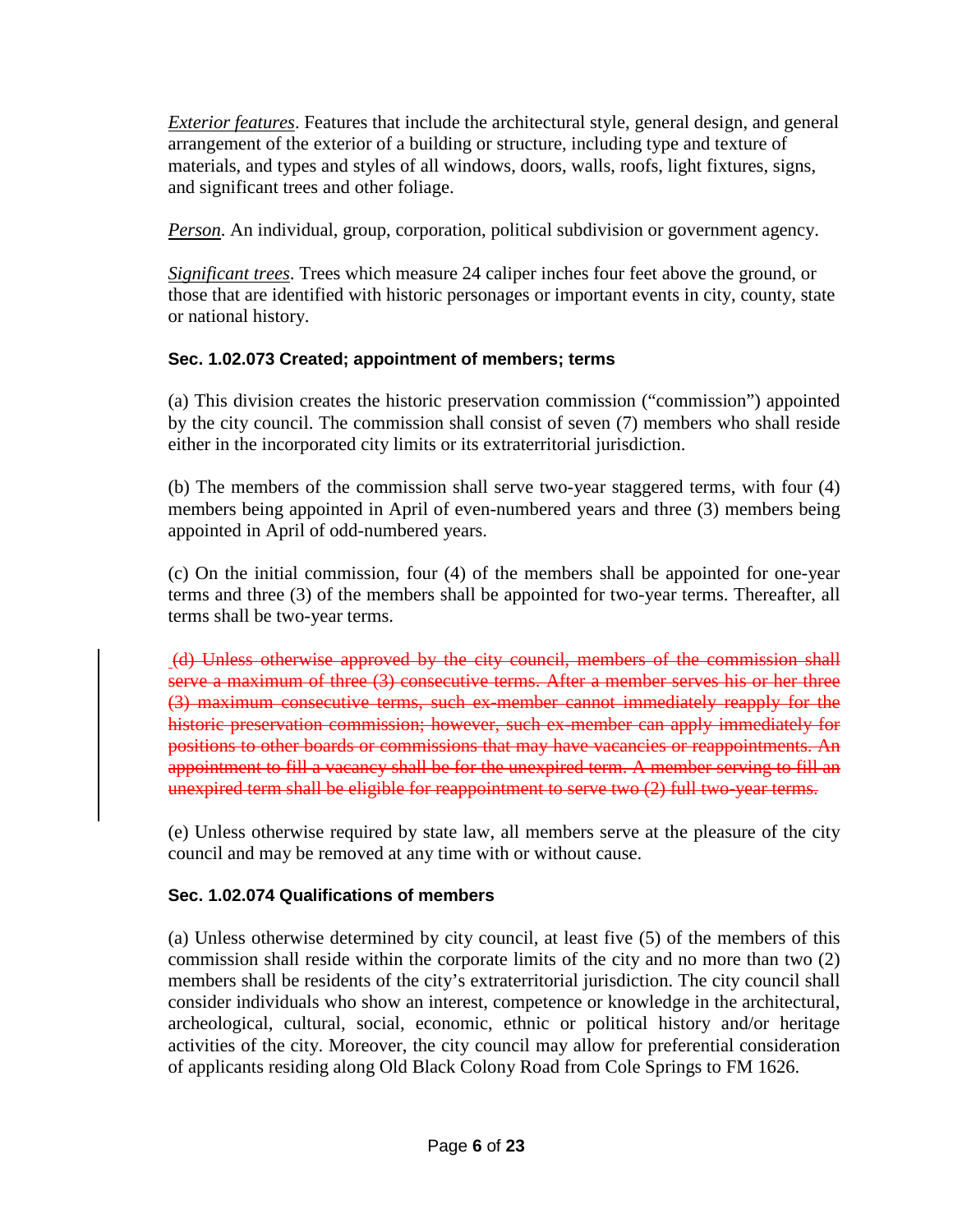(b) If a city resident member of the commission ceases to reside in the city and his or her relocation reduces the number of city resident commission members below four (4), that person shall give such notice of such fact and may be deemed to have resigned from the commission as of the date his or her residence changed, and the city council shall appoint a resident commission member to fill the remainder of the resigning member's term. The temporary lack of four (4) resident members created by the vacancy shall not impair the ability of the commission to perform its duties nor the actions taken by the commission. If a resident commission member moves to the city's extraterritorial jurisdiction and the relocation leaves at least four (4) resident members on the commission, the relocated member shall continue to hold his or her place on the commission. A quorum of the commission shall be required to open meetings, conduct business and take action on any agenda items.

(c) The city council may take into consideration an applicant's history on delinquency in payment of any city taxes, utility bills, citations, municipal court judgments and assessments and so forth in qualifying the applicant.

(d) Notwithstanding any city ad hoc committees or except where duplicate appointments are authorized by ordinance, city charter or by state law, a person may not be appointed serve as a member of the historic preservation commission if he or she is eurrently also serving on the eity zoning board of adjustment and appeals, planning and zoning commission, parks and recreation commission, library commission, economic development corporation board of directors, or local government corporation or any other permanent city board or commission.

## **Sec. 1.02.075 Officers; rules; meetings; quorum; record; conflict of interest**

(a) The commission shall have a chairperson and a vice-chairperson elected from its membership to serve for a one-year term. Officers shall be elected annually by the commission. Such officers shall be residents within the city limits.If the Commission wishes to appoint an officer residing outside of the city limits, then the Commission must request City Council approve such appointment.

(b) The chairperson shall preside over the commission and shall have the right to vote on all items before the commission. The vice-chairperson shall fulfill the duties of the chairperson when the chairperson is not available for any reason.

(c) The city manager or his or her designee shall be an ex officio member of the commission.

(d) The commission may establish rules or bylaws as necessary for the orderly conduct of its business, subject to approval by the city council.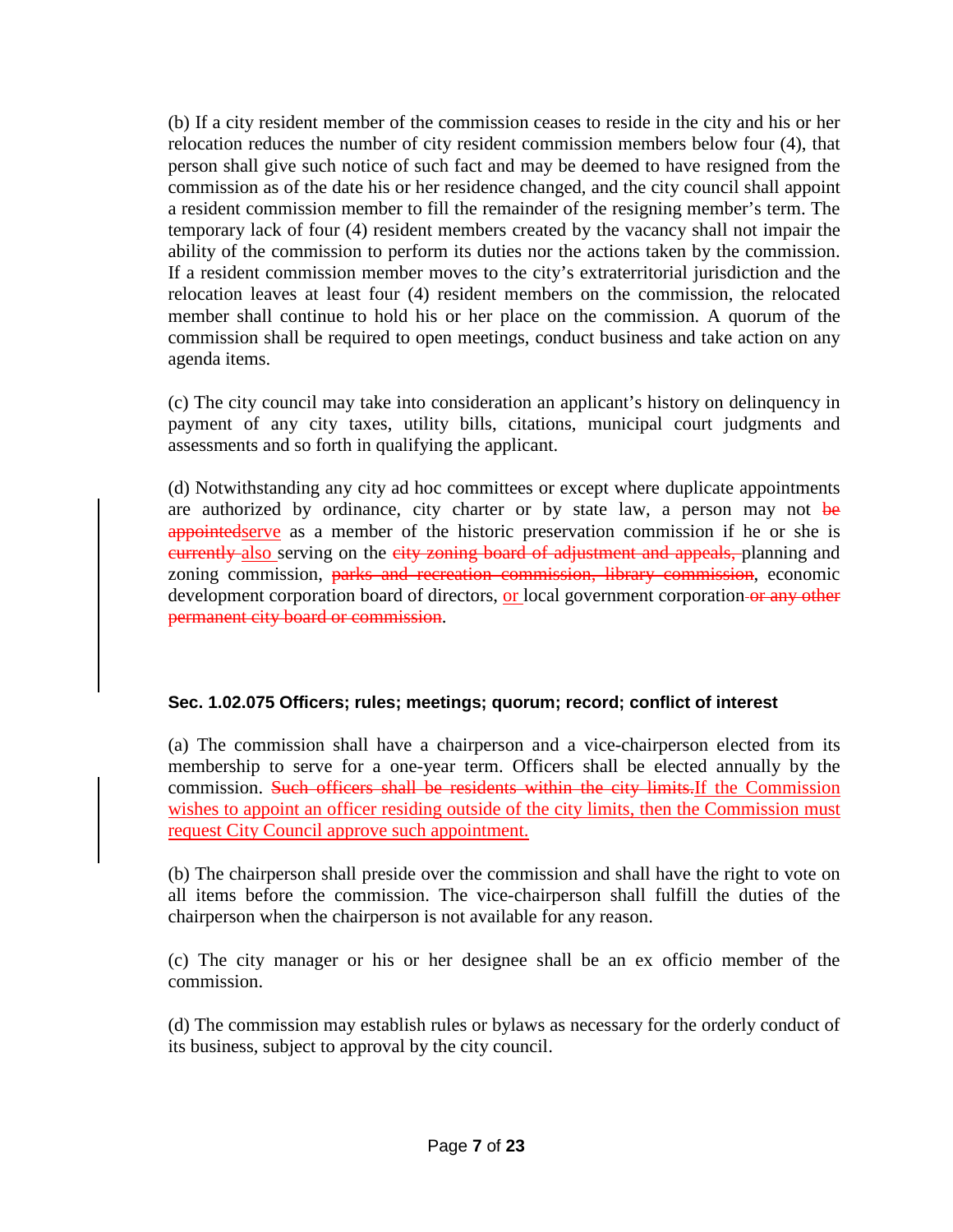(e) The commission shall meet at least monthly, if there is business at hand, at a time and place established by the commission. Special meetings may be called by the chairperson or interim chairperson of the commission, city manager or his or her designee or upon the request of any three (3) commission members. All meetings of the commission shall be open to the public and shall conform with the Texas Open Meetings Act, section 551 of the Government Code.

(f) A quorum shall consist of a majority of the members of the commission except that when a vacancy exists, a quorum shall consist of a majority of the remaining members.

(g) The commission shall keep a record, which shall be reasonably available to the public, of its resolutions, proceedings and actions.

(h) A commission member shall be required to complete any state-mandated training, to include but not limited to Open Meetings Act training, within ninety (90) days after appointment. Any training expenses incurred by the member may be eligible for reimbursement by the city subject to the city's travel and training policy.

(i) A commission member having any potential conflict of interest, as defined by this code or state law, on any policy, decision, or determination before the commission shall disclose to each of the other members the nature of his potential conflict and shall abstain from voting on such policy, decision or determination. In the event that the commission member recognizes a conflict or clear potential for conflict of interest, he or she shall recuse him or herself from discussion and action on the topic involving such conflict. The disclosure shall be recorded in the commission's minutes. Intentional or knowing failure to disclose a conflict of interest shall be governed under the general penalty section as set forth in section 1.01.009 of this code.

## **Sec. 1.02.076 Powers and duties**

The commission shall serve in an advisory capacity to the mayor and city council and shall have the following purposes and duties, as well as other duties as assigned by the city council, as necessary to perform the business of the commission:

(1) Advise the city council about uses of funds available from private and/or public sources for the benefit of local heritage and/or historic activities, projects or organizations serving the city and its citizens, as allowed by law;

(2) Review applications for certificates of design compliance in accordance with the city's Unified Development Code;

(3) Prepare rules and procedures of the commission, subject to approval by the city council;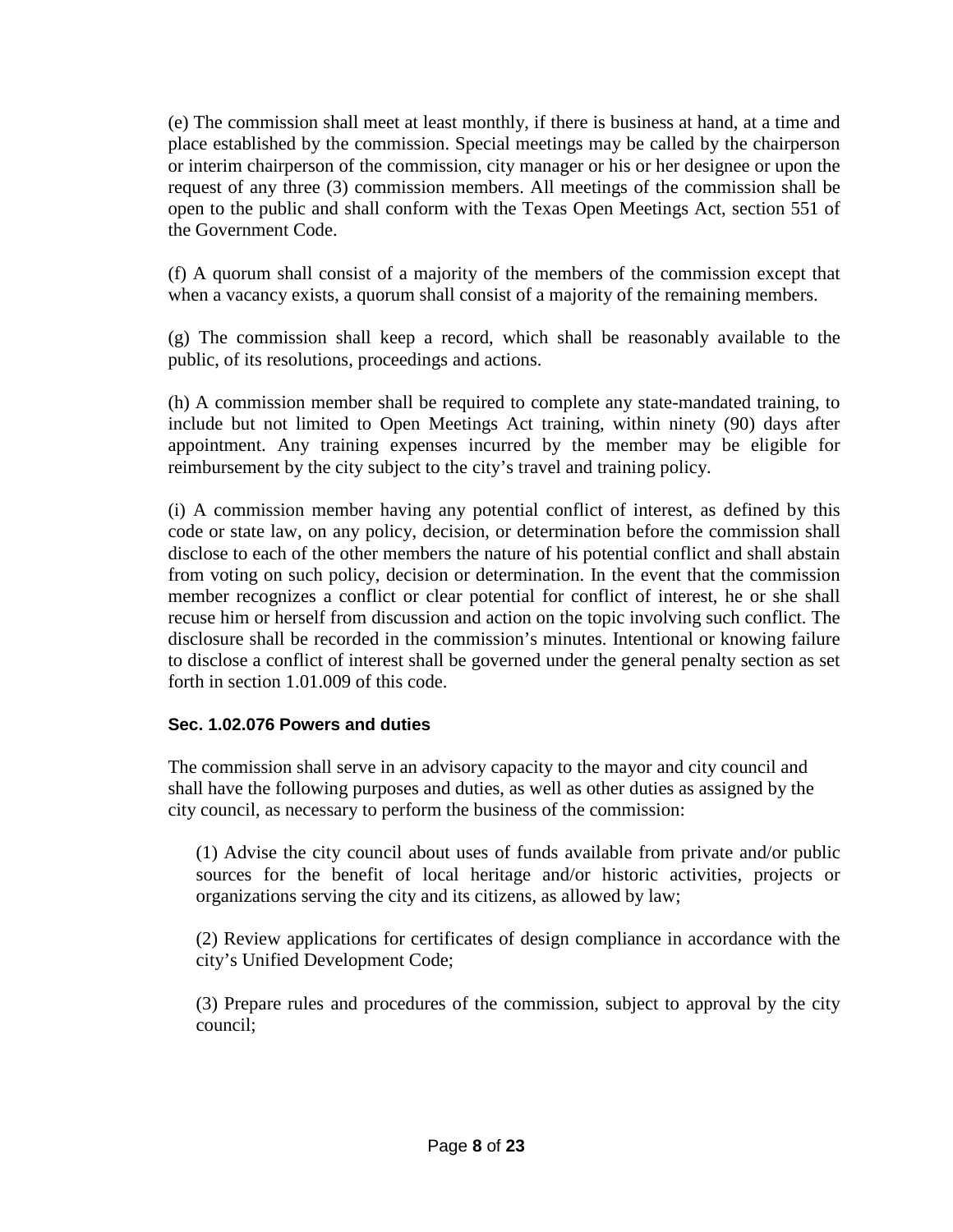(4) Adopt criteria for the designation of historic, architectural, and cultural landmarks and properties located in the city or historic districts therein, subject to city council approval;

(5) Conduct surveys and maintain an inventory of significant historic, architectural and cultural landmarks and properties located in the city or historic districts therein;

(6) Recommend the designation of resources as landmarks and historic districts;

(7) Establish subcommittees from among its members and delegate responsibilities to these subcommittees to carry out the purposes of this division;

(8) Develop and participate in public education programs to promote public awareness of the value of historic preservation in the city;

(9) Recommend the acquisition of landmark structures by the city where their preservation is essential to the purpose of this division but private preservation is not feasible;

(10) Accept on behalf of the city the donation of preservation easements, development rights, and other gifts of value for the purpose of historic preservation, subject to approval by the city council;

(11) Recommend to the city council tax abatement programs for historic landmarks or districts;

(12) Prepare design guidelines for the review of historic landmarks and districts, subject to approval by the city council;

(13) Provide for the design of signs and/or markers designating properties and historic landmarks or districts, subject to the approval of the city council;

(14) Recommend amendments to this division, to the city council as the commission deems necessary to effectuate the purposes of this division;

(15) Conduct studies regarding the protection, enhancement, restoration, perpetuation or use of local historic landmarks and historic districts, and submit reports and recommendations to the city council or other city agencies based on the studies; and

(16) At the request of the city council, prepare and submit an annual report to the city council summarizing the work of the commission performed during the previous year.

# **Sec. 1.02.077 Appointment of historic preservation officer**

The city council shall appoint the city manager or his or her designee to serve as the historic preservation officer. This officer shall administer this division and advise the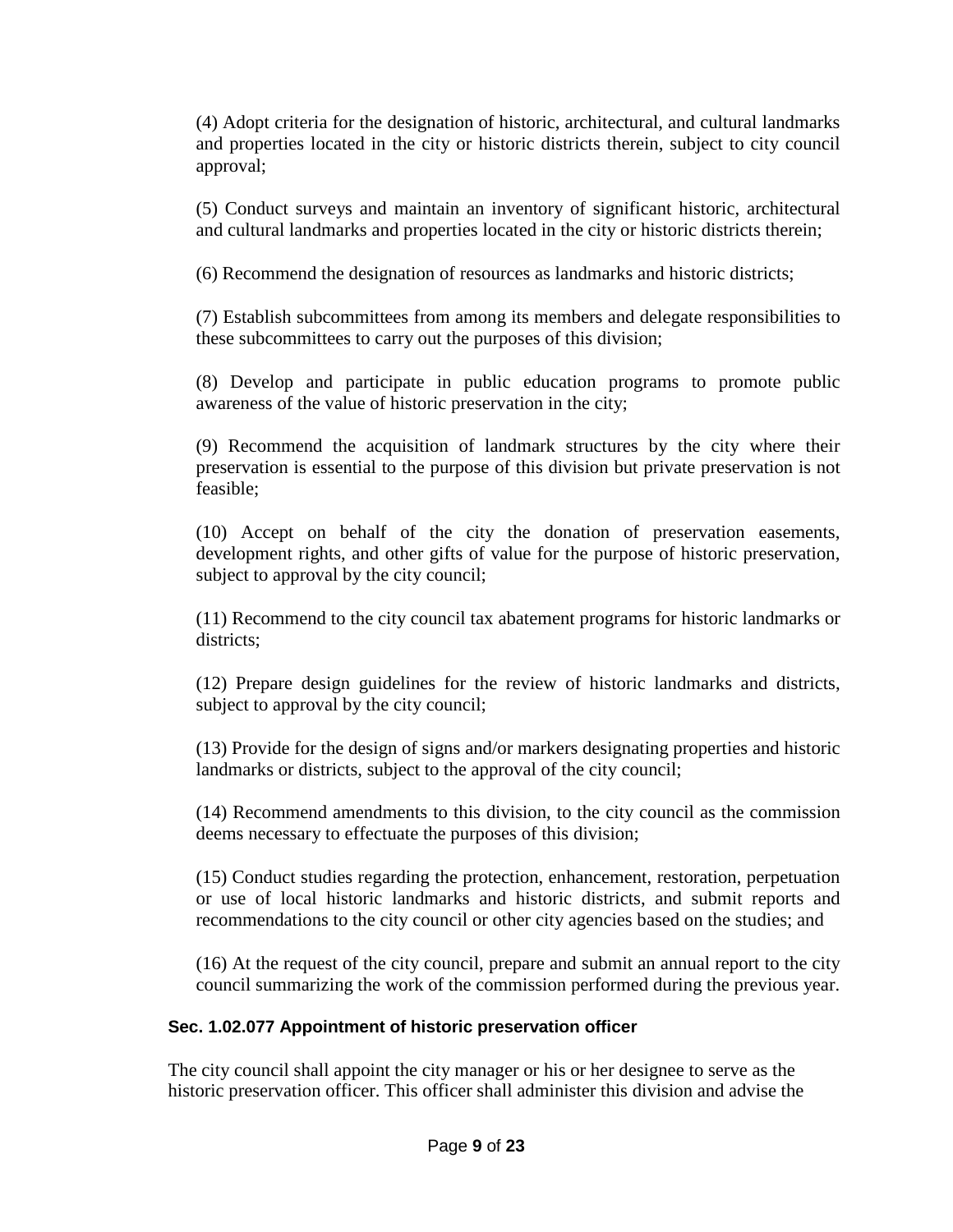commission on matters submitted to it. The officer also is responsible for coordinating the city's historic preservation activities with those of county, state and federal agencies and non-profit organizations.

## **Secs. 1.02.078–1.02.100 Reserved**

## *Division 4. Planning and Zoning Commissio[n\\*](http://z2.franklinlegal.net/franklin/DocViewer.jsp?docid=7&z2collection=buda&showInToc=false)*

## **Sec. 1.02.101 Created; appointment of members; terms**

(a) This division creates the planning and zoning commission ("commission") appointed by the city council. The commission shall consist of seven (7) members who shall reside either in the incorporated city limits or its extraterritorial jurisdiction.

(b) The members of the commission shall serve two-year staggered terms, with four (4) members being appointed in January of even-numbered years and three (3) members being appointed in January of odd-numbered years.

(c) On the initial commission, four (4) of the members shall be appointed for one-year terms and three (3) of the members shall be appointed for two-year terms. Thereafter, all terms shall be two-year terms.

(d) Unless otherwise approved by the city council, members of the commission shall serve a maximum of three (3) consecutive terms. After a member serves his or her three (3) maximum consecutive terms, such ex-member cannot immediately reapply for the planning and zoning commission; however, such ex-member can apply immediately for positions to other boards or commissions that may have vacancies or reappointments. An appointment to fill a vacancy shall be for the unexpired term. A member serving to fill an unexpired term shall be eligible for reappointment to serve two (2) full two-year terms.

(e) Unless otherwise required by state law, all members serve at the pleasure of the city council and may be removed at any time with or without cause.

## **Sec. 1.02.102 Qualifications of members**

(a) Unless otherwise determined by city council, at least five (5) of the members of this commission shall reside within the corporate limits of the city and no more than two (2) members shall be residents of the city's extraterritorial jurisdiction.

(b) If a city resident member of the commission ceases to reside in the city and his or her relocation reduces the number of city resident commission members below four (4), that person shall give such notice of such fact and may be deemed to have resigned from the commission as of the date his or her residence changed, and the city council shall appoint a resident commission member to fill the remainder of the resigning member's term. The temporary lack of four (4) resident members created by the vacancy shall not impair the ability of the commission to perform its duties nor the actions taken by the commission. If a resident commission member moves to the city's extraterritorial jurisdiction and the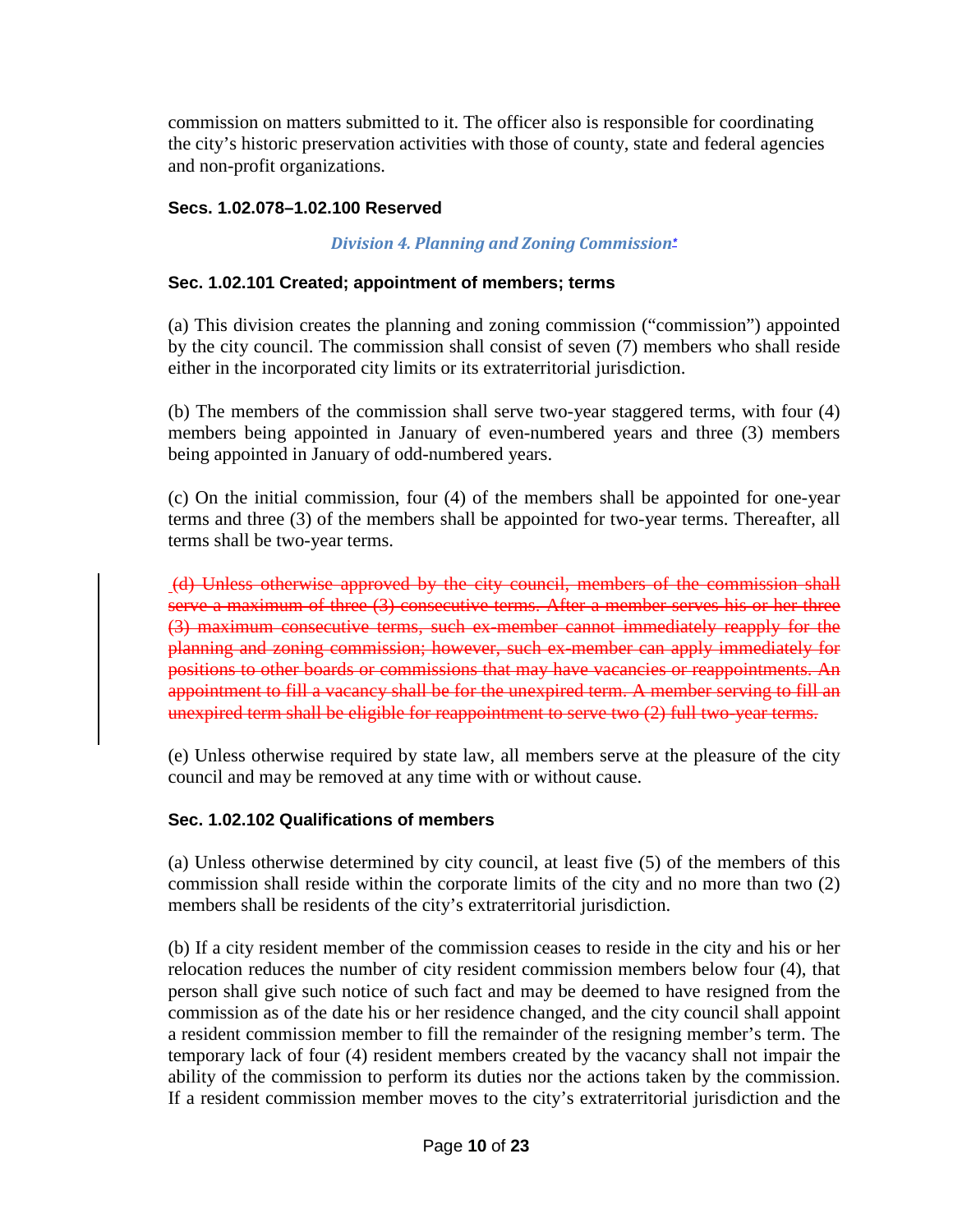relocation leaves at least four (4) resident members on the commission, the relocated member shall continue to hold his or her place on the commission. A quorum of the commission shall be required to open meetings, conduct business and take action on any agenda items.

(c) The city council may take into consideration an applicant's history on delinquency in payment of any city taxes, utility bills, citations, municipal court judgments and assessments and so forth in qualifying the applicant.

(d) Notwithstanding any city ad hoc committees or except where duplicate appointments are authorized by ordinance, city charter or by state law, a person may not be appointed serve as a member of the planning and zoning commission if he or she is eurrently also serving on the city zoning board of adjustment and appeals, historic preservation commission, parks and recreation commission, library commission, economic development corporation board of directors, or local government corporation or any other permanent city board or commission.

## **Sec. 1.02.103 Officers; rules; meetings; quorum; record; conflict of interest**

(a) The commission shall have a chairperson and a vice-chairperson elected from its membership to serve for a one-year term, officers shall be elected annually by the commission. Such officers shall be residents within the city limits. If the Commission wishes to appoint an officer residing outside of the city limits, then the Commission must request City Council approve such appointment.

(b) The chairperson shall preside over the commission and shall have the right to vote on all items before the commission. The vice-chairperson shall fulfill the duties of the chairperson when the chairperson is not available for any reason.

(c) The city manager or his or her designee shall be an ex officio member of the commission.

(d) The commission may establish rules or bylaws as necessary for the orderly conduct of its business, subject to approval by the city council.

(e) The commission shall meet at least monthly, if there is business at hand, at a time and place established by the commission. Special meetings may be called by the chairperson or interim chairperson of the commission, city manager or his or her designee or upon the request of any three (3) commission members. All meetings of the commission shall be open to the public and shall conform with the Texas Open Meetings Act, section 551 of the Government Code.

(f) A quorum shall consist of a majority of the members of the commission except that when a vacancy exists, a quorum shall consist of a majority of the remaining members.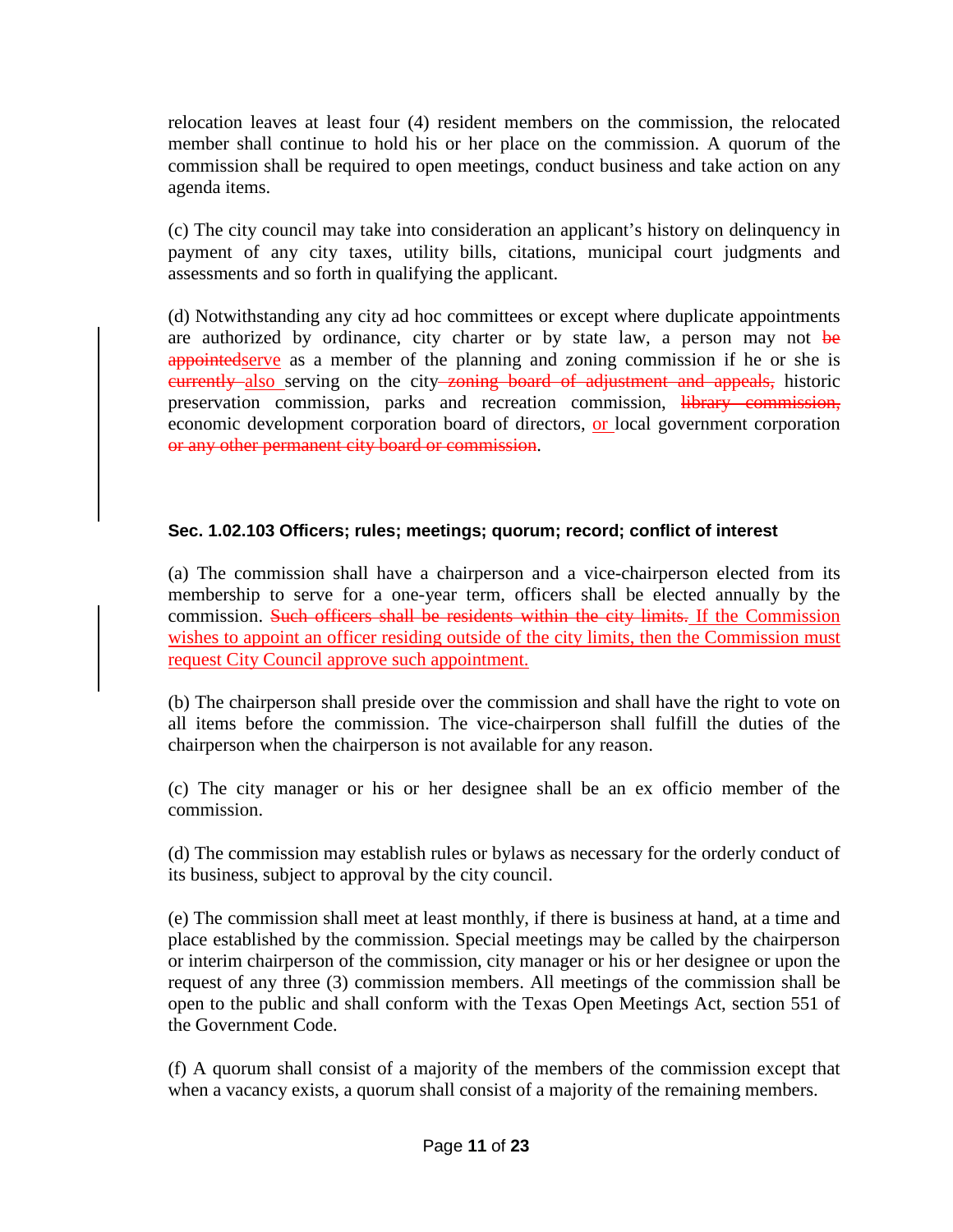(g) The commission shall keep a record, which shall be reasonably available to the public, of its resolutions, proceedings and actions.

(h) A commission member shall be required to complete any state-mandated training, to include but not limited to Open Meetings Act training, within ninety (90) days after appointment. Any training expenses incurred by the member may be eligible for reimbursement by the city subject to the city's travel and training policy.

(i) A commission member having any potential conflict of interest on any policy, decision, or determination before the commission shall disclose to each of the other members the nature of his potential conflict and shall abstain from voting on such policy, decision or determination. In the event that the commission member recognizes a conflict or clear potential for conflict of interest, he or she shall recuse him or herself from discussion and action on the topic involving such conflict. The disclosure shall be recorded in the commission's minutes. Intentional or knowing failure to disclose a conflict of interest shall be governed under the general penalty section as set forth in section 1.01.009 of this code.

#### **Sec. 1.02.104 Powers and duties**

The commission shall serve in an advisory capacity to the mayor and city council and shall have the following purposes and duties, as well as other duties as assigned by the city council, as necessary to perform the business of the commission:

(1) Develop, support, and recommend updates and amendments to the city's comprehensive plan, at the direction and with the approval of the mayor and city council;

(2) Advise the mayor, city council and staff on matters related to the creation of and amendments to the Land Development Code for the city;

(3) Propose regulations governing the subdivision and zoning of land within the planning and platting jurisdiction of the city;

(4) Review and recommend consent, denial, or conditional consent to zoning and subdivision platting and zoning and site development applications within the platting and planning jurisdiction of the city; and

(5) Perform such other functions as the city council may from time to time grant to the commission for the purpose of promoting the health, safety, morals or general welfare of the city.

#### **Secs. 1.02.105–1.02.120 Reserved**

*Division 5. Construction Board of Appeals*

#### **Sec. 1.02.121 Created; appointment of members; terms**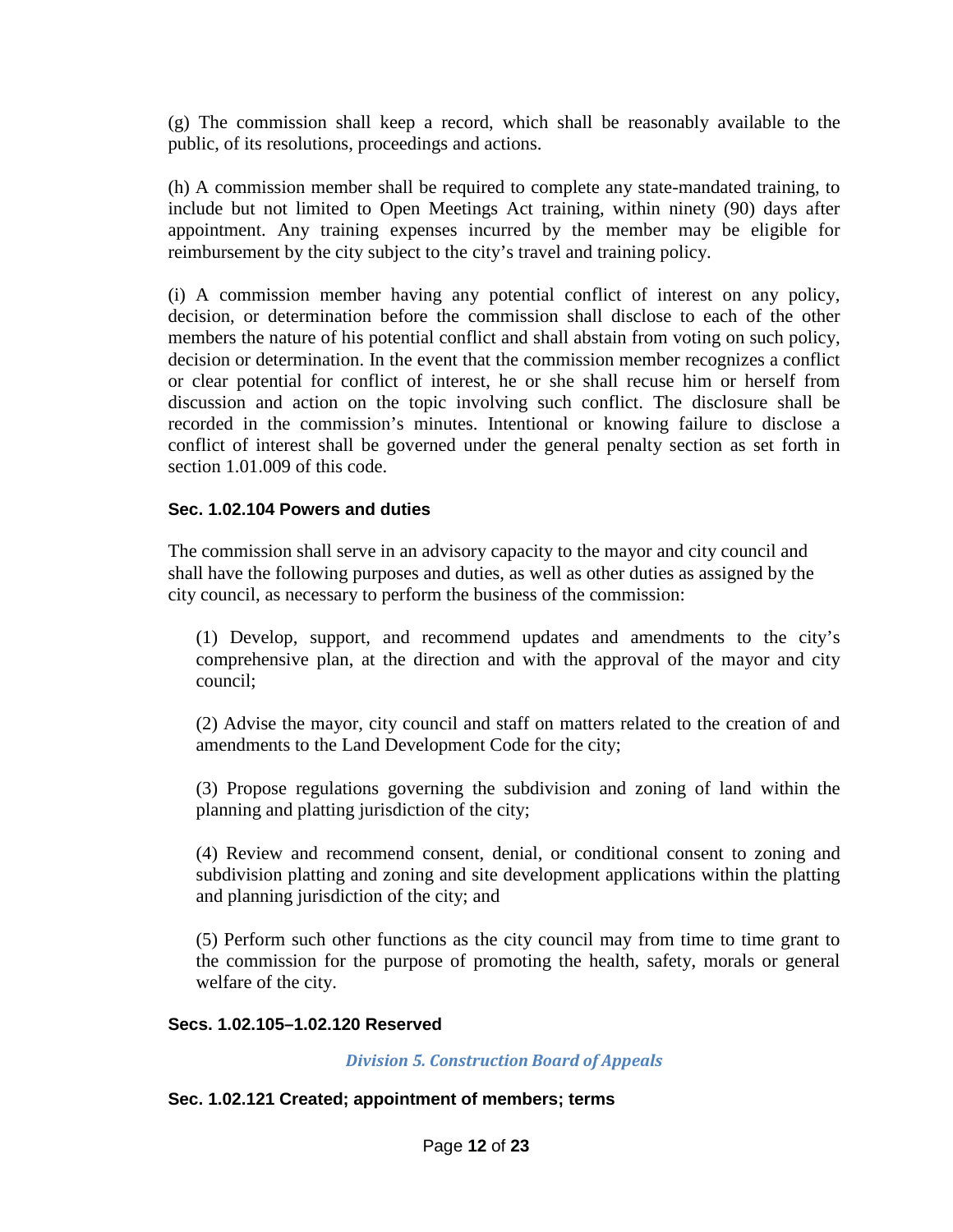(a) This division creates the construction board of appeals ("board") appointed by the city council. The commission shall consist of five (5) members and two (2) alternates who shall reside either in the incorporated city limits or its extraterritorial jurisdiction.

(b) The members of the board shall serve two-year staggered terms, with four (4) members being appointed in January of even-numbered years and three (3) members being appointed in January of odd-numbered years.

(c) The initial board shall consist of three (3) regular members appointed to two-year terms and two (2) regular members appointed to a one-year term; and one alternate member appointed to a two-year term and an alternate member appointed to a one-year term. After the initial one-year terms have expired, all members, both regular and alternate, shall be appointed to two-year terms.

(d) Unless otherwise approved by the city council, members of the board shall serve a maximum of three (3) consecutive terms. After a member serves his or her three (3) maximum consecutive terms, such ex-member cannot immediately reapply for the board; however, such ex-member can apply immediately for positions to other boards or commissions that may have vacancies or reappointments. An appointment to fill a vacancy shall be for the unexpired term. A member serving to fill an unexpired term shall be eligible for reappointment to serve two (2) full two-year terms.

(e) Should an alternate member be appointed to serve as a board member, such appointment shall be for two (2) full two-year terms regardless of time served as an alternate member.

(f) When there will be an absence of one or more members at a scheduled board meeting, alternate members may serve when requested to do so by the city manager or his/her designee.

(g) Unless otherwise required by state law, all members serve at the pleasure of the city council and may be removed at any time with or without cause.

## **Sec. 1.02.122 Qualifications of members**

(a) Unless otherwise determined by city council, at least five (5) members of the entire board membership shall reside within the corporate limits of the city and no more than two (2) members of the entire board membership shall be residents of the city's extraterritorial jurisdiction.

(b) It is preferred that at least three (3) members have a background in at least one of the following professions or disciplines:

(1) Registered design professional who is a registered architect or engineer; or a builder or superintendent of building construction with years of experience in a responsible charge of work.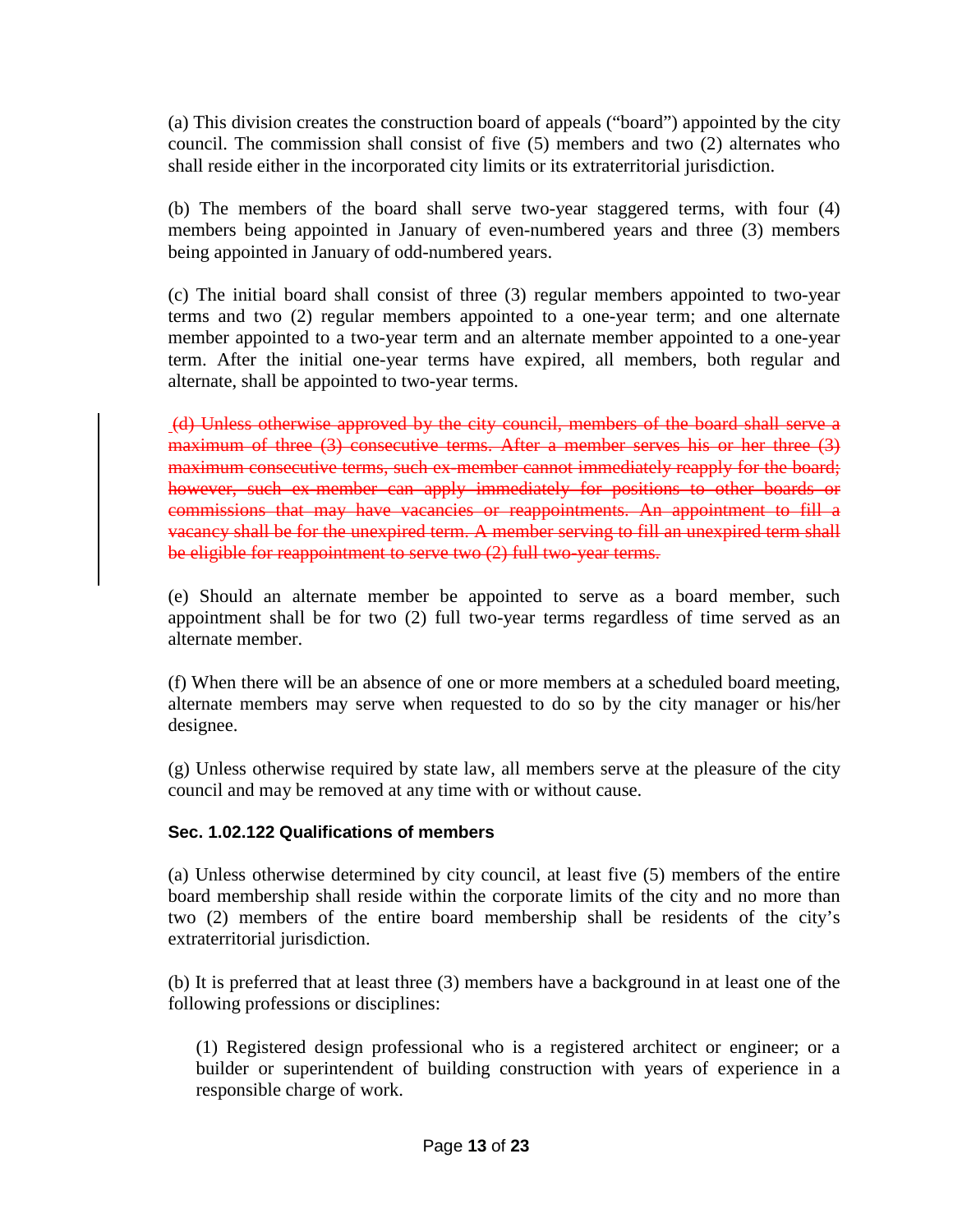(2) Registered design professional with structural engineering or architectural experience.

(3) Registered design professional with mechanical and plumbing engineering experience; or a mechanical contractor with years of experience in a responsible charge of work.

(4) Registered design professional with electrical engineering experience; or an electrical contractor with years of experience in a responsible charge of work.

(5) Registered design professional with fire protection engineering experience; or a fire protection contactor with years of experience in a responsible charge of work.

At the discretion of the city council, council members may elect to choose more than one board member from the same profession or discipline.

(c) If a city resident member of the board ceases to reside in the city and his or her relocation reduces the number of city resident board members below five (5), that person shall give such notice of such fact and may be deemed to have resigned from the board as of the date his or her residence changed, and the city council shall appoint a resident board member to fill the remainder of the resigning member's term. The temporary lack of five (5) resident members created by the vacancy shall not impair the ability of the board to perform its duties nor the actions taken by the board. If a resident board member moves to the city's extraterritorial jurisdiction and the relocation leaves at least five (5) resident members on the board, the relocated member shall continue to hold his or her place on the board.

(d) The city council may take into consideration an applicant's history on delinquency in payment of any city taxes, utility bills, citations, municipal court judgments and assessments and so forth in qualifying the applicant.

(e) Notwithstanding any city ad hoc committees or except where duplicate appointments are authorized by ordinance, city charter or by state law, a person may be not appointed serve as a member of the board if he or she is eurrently also serving on the city planning and zoning commission, zoning board of adjustment, historic preservation commission, parks and recreation commission, library commission, economic development corporation board of directors, or local government corporation-or any other permanent city board or commission.

## **Sec. 1.02.123 Officers; rules; meetings; quorum; record; conflict of interest**

(a) The board shall have a chairperson and a vice-chairperson elected from its membership to serve for a one (1) year term. Officers shall be elected annually by the commission. Such officers shall be residents within the city limits. If the Board wishes to appoint an officer residing outside of the city limits, then the Board must request City Council approve such appointment.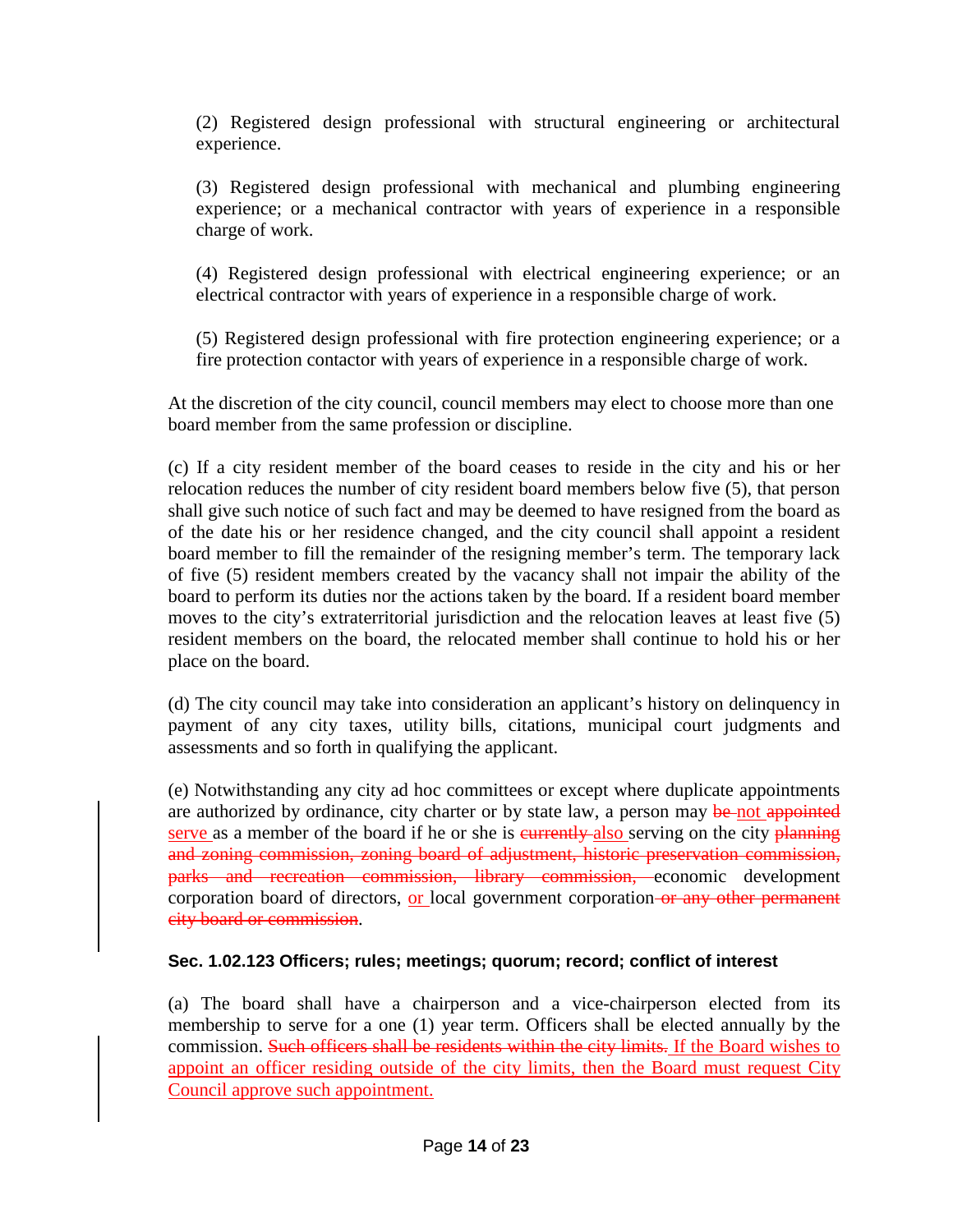(b) The chairperson shall preside over the board and shall have the right to vote on all items before the board. The vice-chairperson shall fulfill the duties of the chairperson when the chairperson is not available for any reason.

(c) The city manager or his or her designee shall be an ex officio member of the board.

(d) The board may establish rules or bylaws as necessary for the orderly conduct of its business, subject to approval by the city council.

(e) The board shall meet upon the call of the presiding officer and at other times as determined by the board rules. The presiding officer or acting presiding officer may administer oaths and compel attendance of witnesses. All meetings of the board shall comply with the Texas Open Meetings Act.

(f) A quorum of the board shall be required to open meetings, conduct business and take action on any agenda items. A quorum shall consist of a majority of the members of the board except that when a vacancy exists, a quorum shall consist of a majority of the remaining members.

(g) The board shall keep minutes of its proceedings and indicate the vote of each member on each question or the fact that a member is absent or abstains. The board shall keep records of its examinations and other official actions. The minutes and records shall be filed with the city secretary and its records are public records.

(h) A board member shall be required to complete any state-mandated training, to include but not limited to Open Meetings Act training, within ninety (90) days after appointment. Any training expenses incurred by the member may be eligible for reimbursement by the city subject to the city's travel and training policy.

(i) A board member having any potential conflict of interest on any policy, decision, or determination before the commission shall disclose to each of the other members the nature of his potential conflict and shall abstain from voting on such policy, decision or determination. In the event that the commission member recognizes a conflict or clear potential for conflict of interest, he or she shall recuse him or herself from discussion and action on the topic involving such conflict. The disclosure shall be recorded in the commission's minutes. Intentional or knowing failure to disclose a conflict of interest shall be governed under the general penalty section as set forth in this code.

(j) When there will be an absence of one or more members at a scheduled board meeting, alternate members may serve when requested to do so by the mayor, city manager or his or her designee, or presiding officer or acting presiding officer.

# **Sec. 1.02.124 Powers and duties**

The board shall have the following purposes and duties: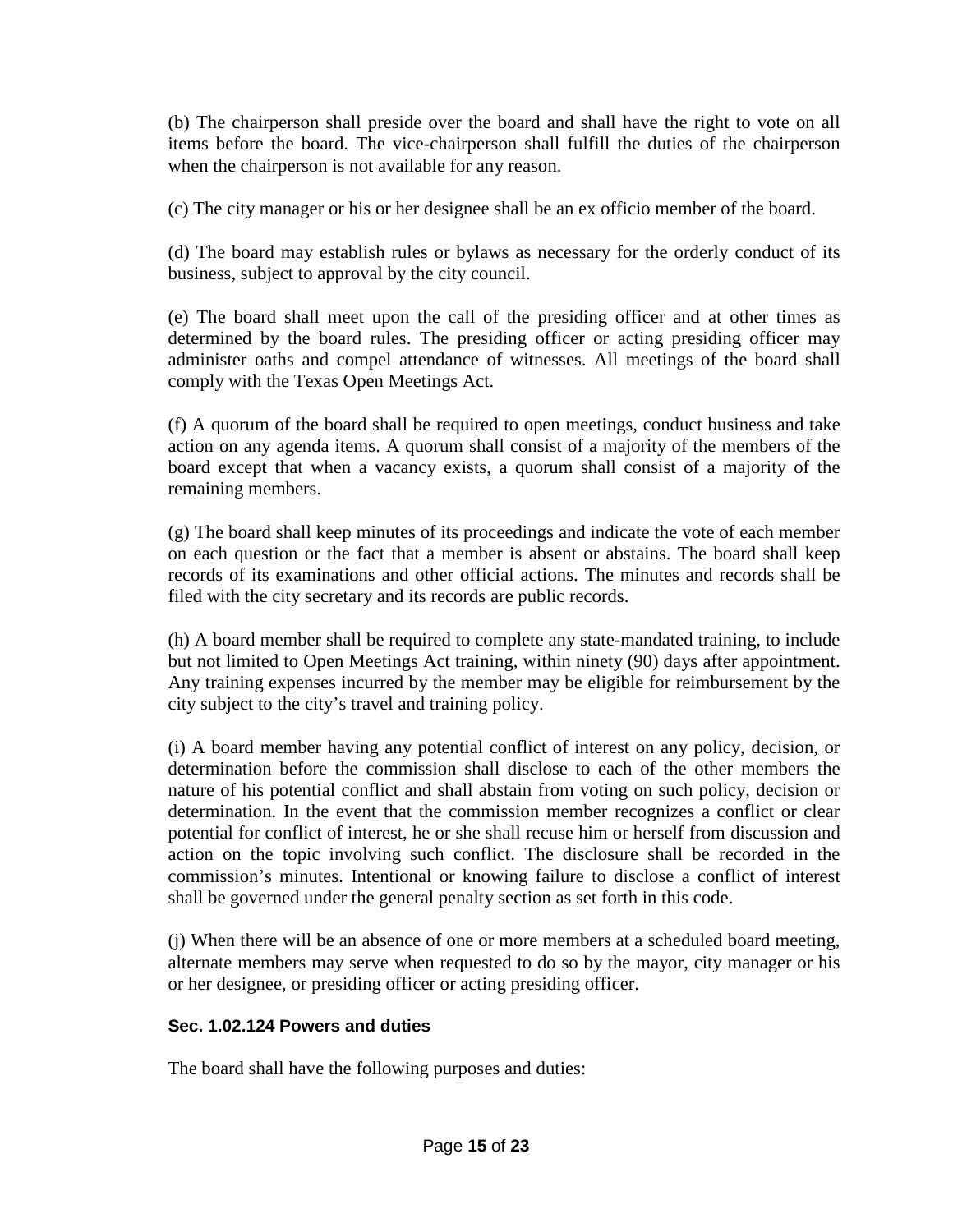(1) To hear and decide appeals of orders, decisions or determinations made by the building or code official relative to the application and interpretation of chapter 6 of this code as adopted and amended from time to time by the city council; and

(2) To decide such other matters as may be assigned by the city council from time to time.

# **Sec. 1.02.125 Applicability, process, approval criteria and appeals**

(a) Applicability. The owner of property within the city limits may seek relief from the regulations found in chapter 6 of this code by requesting an appeal from the construction board of appeals.

(b) Process.

(1) The owner of the affected property or its authorized agent may seek an appeal by applying to the city manager or his or her designee on such forms and with such supporting documents as may be required by the city. An applicant for relief may appeal the decision of the city manager or city staff to the construction board of appeals within ten (10) days of the written decision of the city manager or city staff.

(2) The construction board of appeals shall set a hearing on the appeal of the staff decision, give public notice in an official newspaper or a newspaper of general circulation in the municipality containing the time and place of the hearing and a general description of the item to be considered or reviewed as well as written notice to the applicant seeking relief, and decide the same within forty-five (45) days of the making of the appeal. Any party may appear at the hearing in person or by agent. The applicant bears the burden of proof in establishing that relief is justified.

(3) Public notice. Before the 15th day before the date of the hearing before the construction board of appeals, the city manager or his/her designee shall cause to be published public notice in an official newspaper or a newspaper of general circulation in the municipality. The notice shall contain notice of the time and place of the hearing and a description of the item to be considered or reviewed.

(c) Approval criteria. In considering whether to grant relief from the regulations found in chapter 6 of this code, the construction board of appeals shall consider the following criteria:

(1) An application for appeal shall be based on a claim that the true intent of the codes as adopted in chapter 6 of this code or the rules or any amendments legally adopted thereunder have been incorrectly interpreted, do not fully apply to the development in question or an equally good or better form of construction or means are proposed to satisfy the requirements of the codes.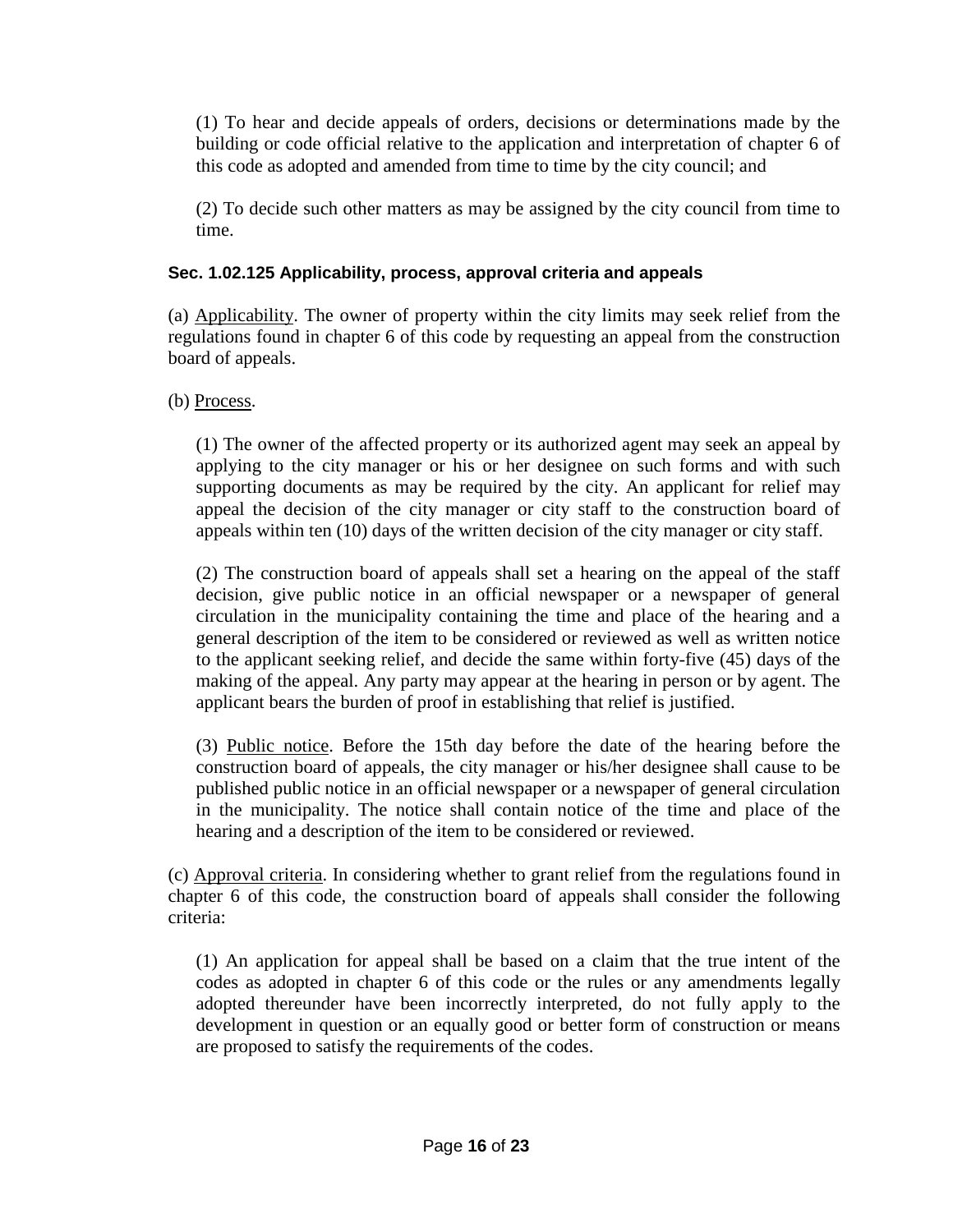The construction board of appeals shall have no authority to waive requirements of the codes as adopted in chapter 6 of this code.

(d) Responsibility for final action. The ruling of the construction board of appeals is final, unless the applicant timely appeals the ruling to the city council for review and final action.

(e) Appeals from the construction board of appeals. The applicant or the city may appeal a decision of the construction board of appeals to the city council for "de novo" reconsideration and final determination. An appeal from a decision of the construction board of appeals shall be submitted in writing, on a form prescribed by the city, to the city secretary within ten (10) days of the meeting date of the decision by the construction board of appeals.

**Section 2.** Article 18.02, *Parks*, Division 2, *Parks and Recreation Commission* is hereby replaced in its entirety as follows:

## *Division 2. Park and Recreation Commission*

# **Sec. 18.02.031 Created; appointment of members; terms**

(a) This division creates the parks and recreation commission ("commission") appointed by the city council. The commission shall consist of seven (7) members who shall reside either in the incorporated city limits or its extraterritorial jurisdiction.

(b) The members of the commission shall serve two-year staggered terms, with four (4) members being appointed in April of even-numbered years and three (3) members being appointed in April of odd-numbered years.

(c) The initial commission, four (4) of the members shall be appointed for one-year terms and three (3) members shall be appointed for two-year terms. Thereafter, all terms shall be two-year terms.

(d) Unless otherwise approved by the city council, members of the commission shall serve a maximum of three (3) consecutive terms. After a member serves his or her three (3) maximum consecutive terms, such ex-member cannot immediately reapply for the parks and recreation commission; however, such ex-member can apply immediately for positions to other boards or commissions that may have vacancies or reappointments. An appointment to fill a vacancy shall be for the unexpired term. A member serving to fill an unexpired term shall be eligible for reappointment to serve two (2) full two-year terms.

(e) Unless otherwise required by state law, all members serve at the pleasure of the city council and may be removed at any time with or without cause.

## **Sec. 18.02.032 Qualifications of members**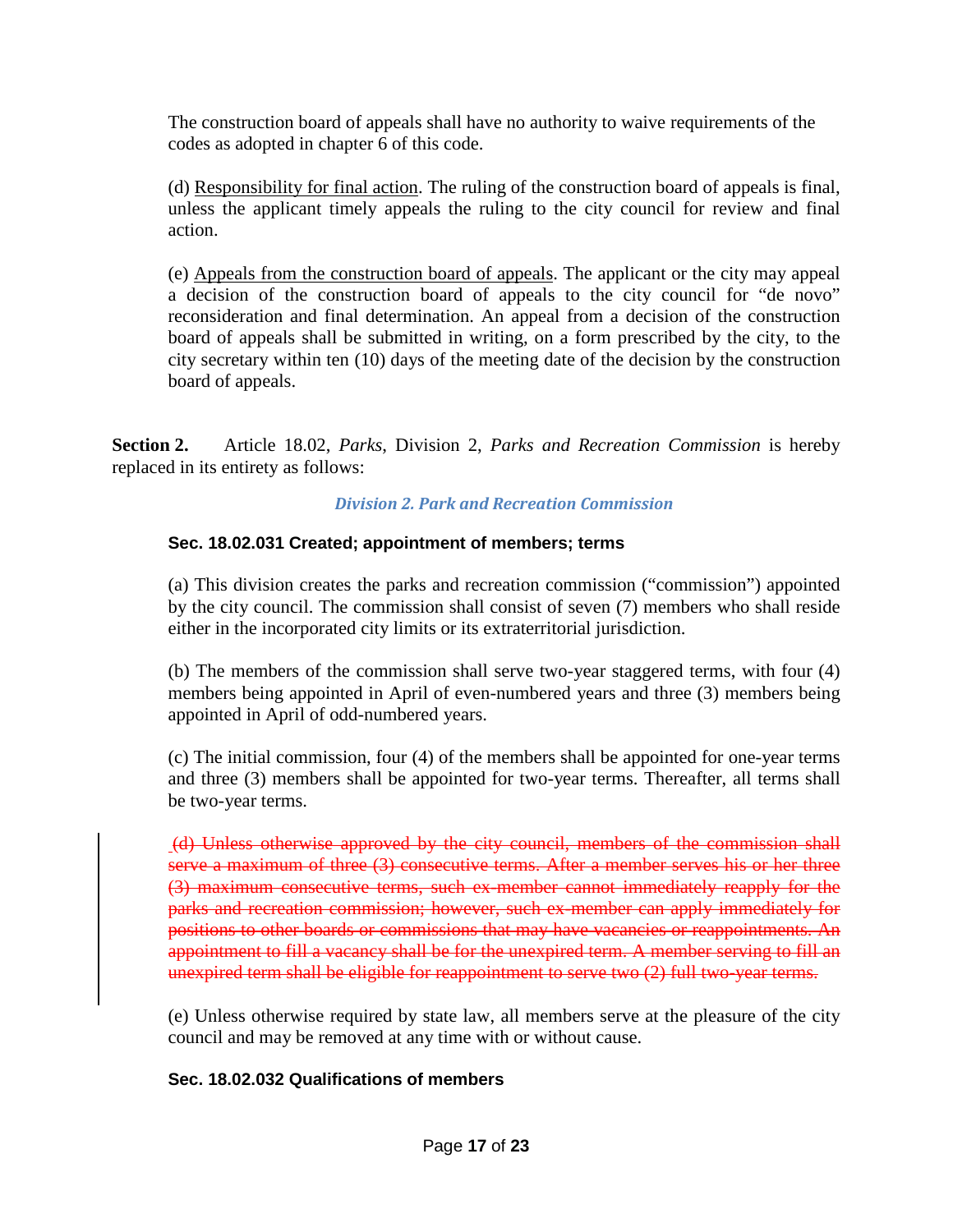(a) Unless otherwise determined by city council, at least five (5) of the members of this commission shall reside within the corporate limits of the city and no more than two (2) members shall be residents of the city's extraterritorial jurisdiction.

(b) If a city resident member of the commission ceases to reside in the city and his or her relocation reduces the number of city resident commission members below four (4), that person shall give such notice of such fact and may be deemed to have resigned from the commission as of the date his or her residence changed, and the city council shall appoint a resident commission member to fill the remainder of the resigning member's term. The temporary lack of four (4) resident members created by the vacancy shall not impair the ability of the commission to perform its duties nor the actions taken by the commission. If a resident commission member moves to the city's extraterritorial jurisdiction and the relocation leaves at least four (4) resident members on the commission, the relocated member shall continue to hold his or her place on the commission. A quorum of the commission shall be required to open meetings, conduct business and take action on any agenda items.

(c) The city council may take into consideration an applicant's history on delinquency in payment of any city taxes, utility bills, citations, municipal court judgments and assessments and so forth in qualifying the applicant.

(d) Notwithstanding any city ad hoc committees or except where duplicate appointments are authorized by ordinance, city charter or by state law, a person may not be appointed serve as a member of the parks and recreation commission if he or she is eurrently servingalso serves on the city-zoning board of adjustment and appeals, planning and zoning commission, historic preservation commission, library commission, economic development corporation board of directors, or local government corporation or any other permanent city board or commission.

# **Sec. 18.02.033 Officers; rules; meetings; quorum; record; conflict of interest**

(a) The commission shall have a chairperson and a vice-chairperson elected from its membership to serve for a one-year term. Officers shall be elected annually by the commission. Such officers shall be residents within the city limits. If the Commission wishes to appoint an officer residing outside of the city limits, then the Commission must request City Council approve such appointment.

(b) The chairperson shall preside over the commission and shall have the right to vote on all items before the commission. The vice-chairperson shall fulfill the duties of the chairperson when the chairperson is not available for any reason.

(c) The city manager or his or her designee shall be an ex officio member of the commission.

(d) The commission may establish rules or bylaws as necessary for the orderly conduct of its business, subject to approval by the city council.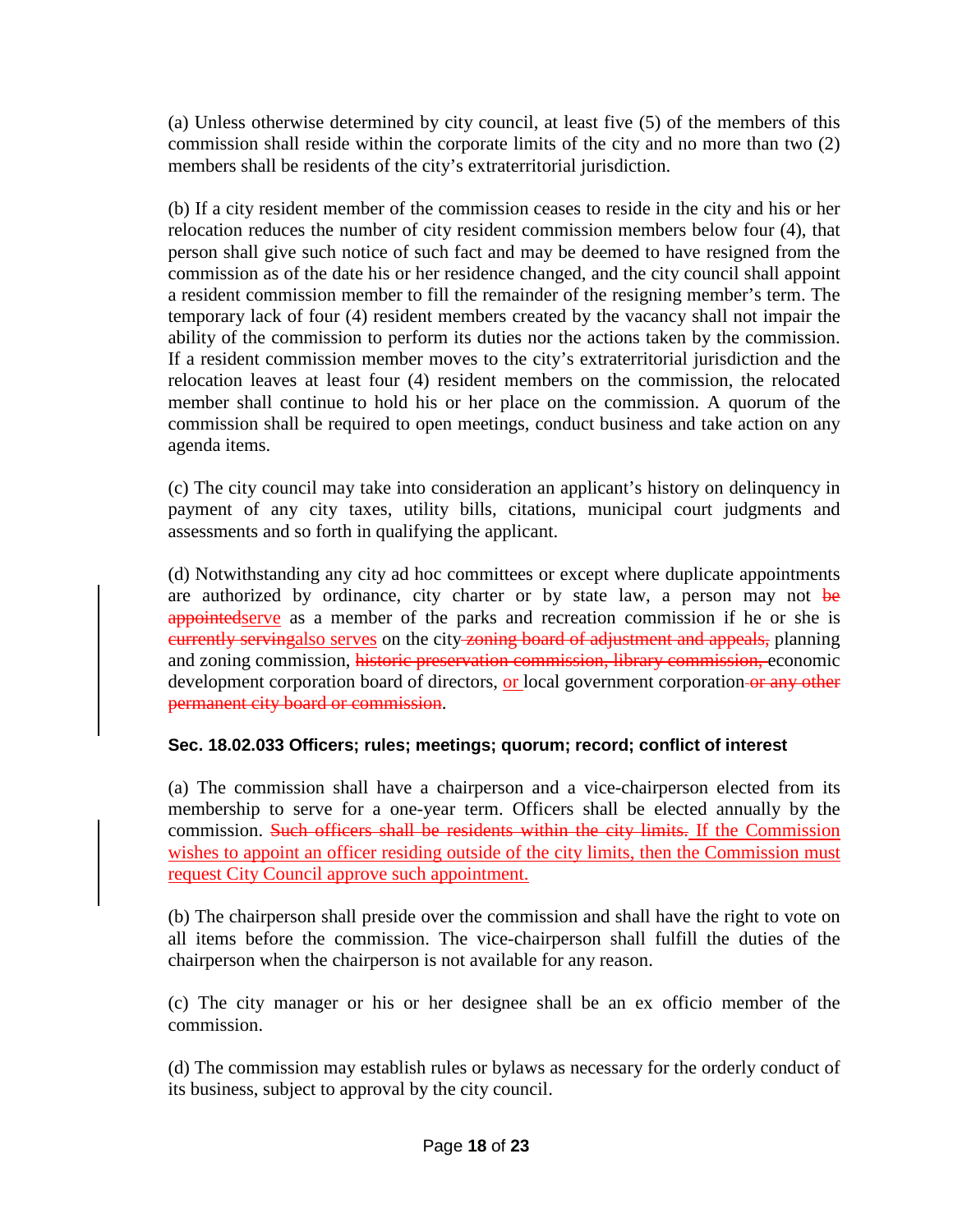(e) The commission shall meet at least monthly, if there is business at hand, at a time and place established by the commission. Special meetings may be called by the chairperson or interim chairperson of the commission, city manager or his or her designee or upon the request of any three (3) commission members. All meetings of the commission shall be open to the public and shall conform with the Texas Open Meetings Act, section 551 of the Government Code.

(f) A quorum shall consist of a majority of the members of the commission except that when a vacancy exists, a quorum shall consist of a majority of the remaining members.

(g) The commission shall keep a record, which shall be reasonably available to the public, of its resolutions, proceedings and actions.

(h) A commission member shall be required to complete any state-mandated training, to include but not limited to open meetings act training, within ninety (90) days after appointment. Any training expenses incurred by the member may be eligible for reimbursement by the city subject to the city's travel and training policy.

(i) A commission member having any potential conflict of interest on any policy, decision, or determination before the commission shall disclose to each of the other members the nature of his potential conflict and shall abstain from voting on such policy, decision or determination. In the event that the commission member recognizes a conflict or clear potential for conflict of interest, he or she shall recuse him or herself from discussion and action on the topic involving such conflict. The disclosure shall be recorded in the commission's minutes. Intentional or knowing failure to disclose a conflict of interest shall be governed under the general penalty section as set forth in section 1.01.009 of this code.

## **Sec. 1.02.034 Powers and duties**

The commission shall serve in an advisory capacity to the mayor and city council and shall have the following purposes and duties, as well as other duties as assigned by the city council, as necessary to perform the business of the commission:

(1) The commission shall act in an advisory capacity to the city council and the planning and zoning commission with advice and recommendations on all policies, rules and regulations relating to the administration of a public park and recreation program.

(2) The commission shall provide advisory oversight of public playgrounds, athletic fields, recreation centers and other facilities and activities on any of the properties owned or controlled by the city or on other properties with the consent of the owners and authorities.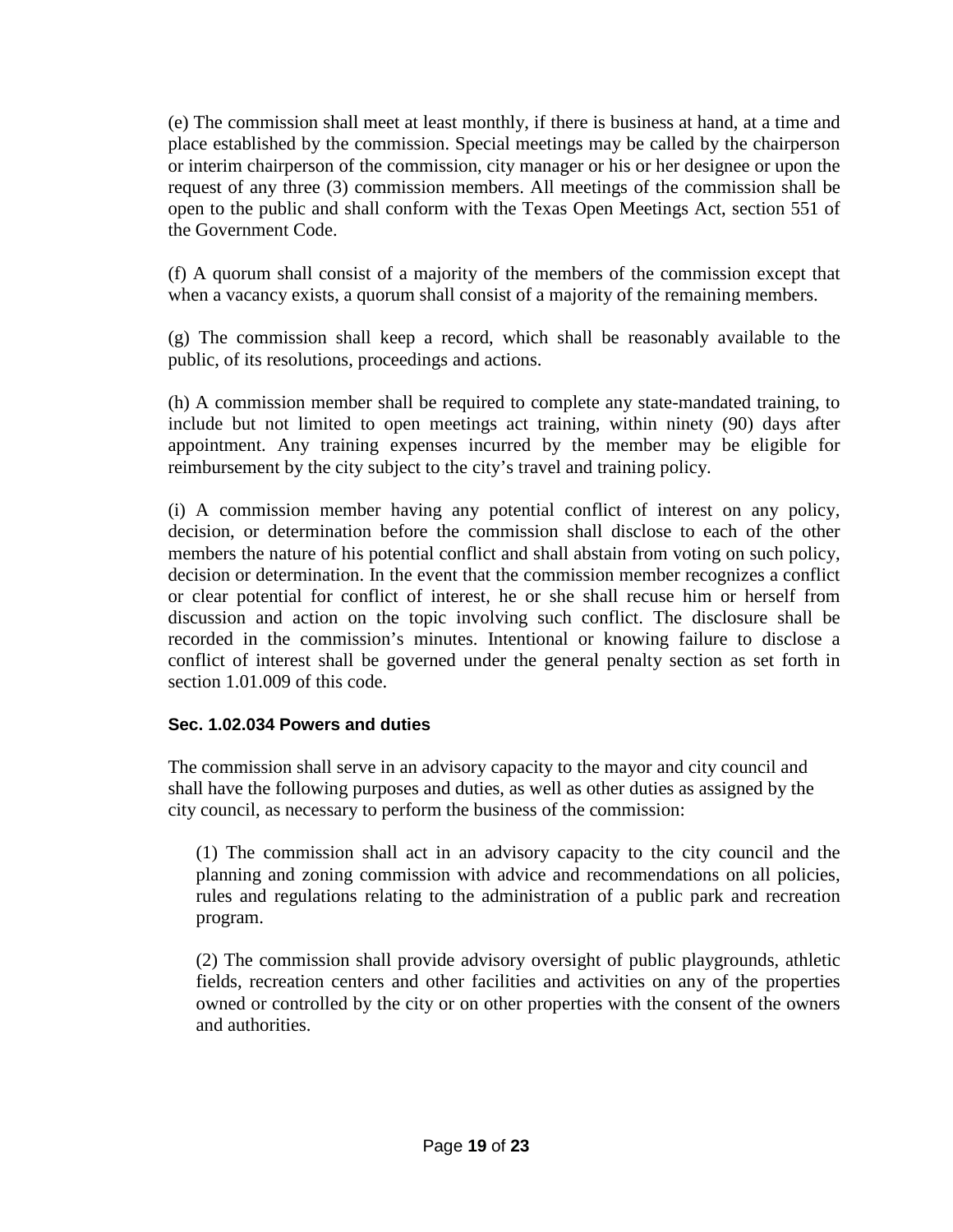(3) The commission shall have the power to conduct any form of recreation activity that will employ the leisure time of the people in a constructive and wholesome manner.

(4) At the request of the city council, the commission shall make a complete annual report and other required reports to the city council.

(5) The commission will act in an advisory capacity with other municipal departments and/or political subdivisions to provide and establish, operate, conduct, and maintain a supervised recreation system and to acquire, operate, improve and maintain property, both real and personal, for parks, playgrounds, recreation centers, and other recreation facilities and activities.

(6) The commission will follow the directives of the city's comprehensive plan and any subsequent master plans regarding parks, recreation, trails and so forth.

**Section 3.** Article 18.03, *Library*, Division 2, *Library Commission* is hereby replaced in its entirety as follows:

## *Division 2. Library Commission*

# **Sec. 18.03.031 Created; appointment of members; terms**

(a) This division creates the public library commission ("commission") appointed by the city council. The commission shall consist of seven (7) members who shall reside either in the incorporated city limits or its extraterritorial jurisdiction.

(b) The members of the commission shall serve two-year staggered terms, with four (4) members being appointed in April of even-numbered years and three (3) members being appointed in April of odd-numbered years.

(c) On the initial commission, four (4) of the members shall be appointed for one-year terms and three (3) members shall be appointed for two-year terms. Thereafter, all terms shall be two-year terms.

(d) Unless otherwise approved by the city council, members of the commission shall serve a maximum of three (3) consecutive terms. After a member serves his or her three (3) maximum consecutive terms, such ex-member cannot immediately reapply for the library commission; however, such ex-member can apply immediately for positions to other boards or commissions that may have vacancies or re-appointments. An appointment to fill a vacancy shall be for the unexpired term. A member serving to fill an unexpired term shall be eligible for reappointment to serve two (2) full two-year terms.

(e) Unless otherwise required by state law, all members serve at the pleasure of the city council and may be removed at any time with or without cause.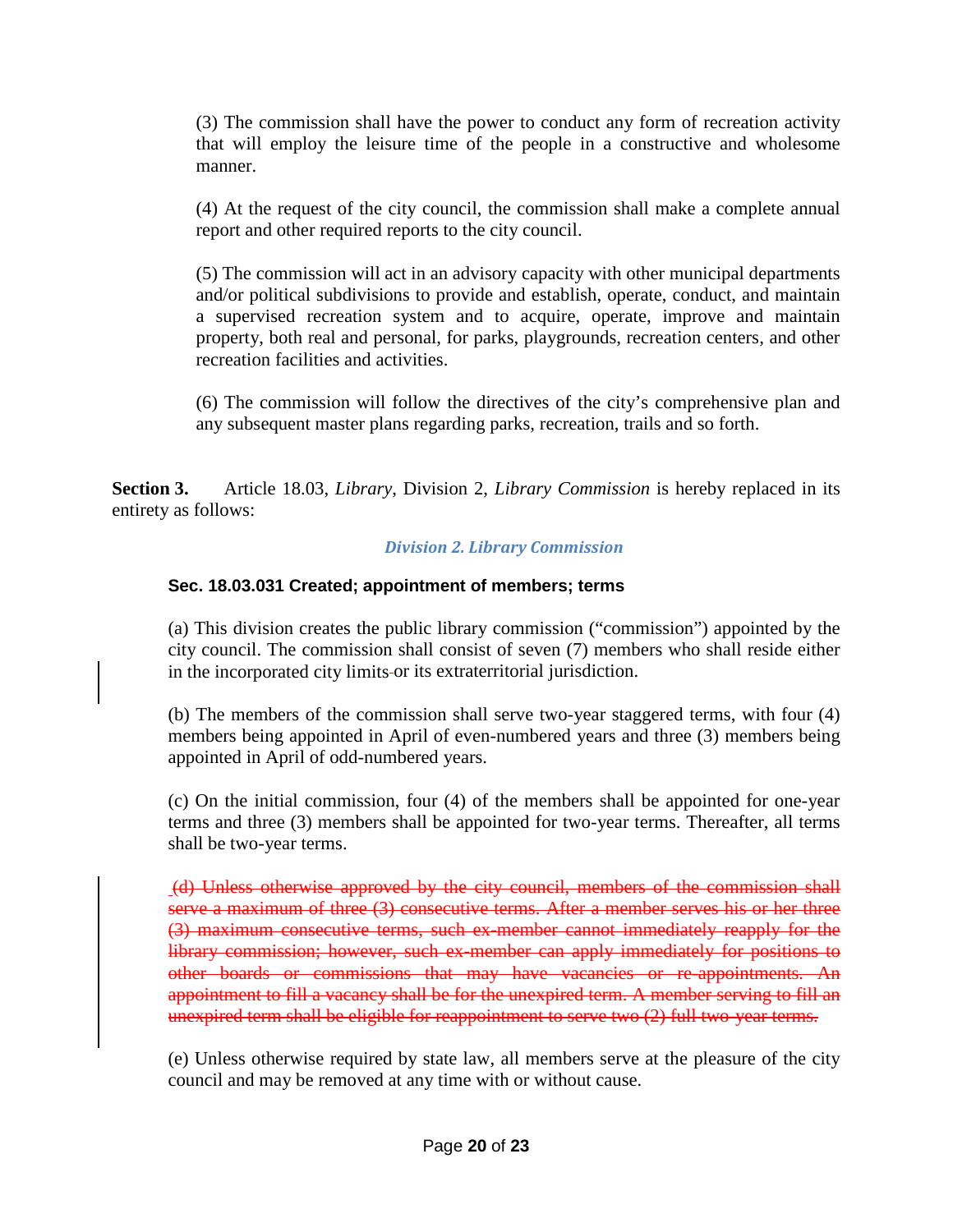## **Sec. 18.03.032 Qualifications of members**

(a) Unless otherwise determined by city council, at least five (5) of the members of this commission shall reside within the corporate limits of the city-and no more than two  $(2)$ members shall be residents of the city's extraterritorial jurisdiction.

(b) If a city resident member of the commission ceases to reside in the city and his or her relocation reduces the number of city resident commission members below four (4), that person shall give such notice of such fact and may be deemed to have resigned from the commission as of the date his or her residence changed, and the city council shall appoint a resident commission member to fill the remainder of the resigning member's term. The temporary lack of four (4) resident members created by the vacancy shall not impair the ability of the commission to perform its duties nor the actions taken by the commission. If a resident commission member moves to the city's extraterritorial jurisdiction and the relocation leaves at least four (4) resident members on the commission, the relocated member shall continue to hold his or her place on the commission. A quorum of the commission shall be required to open meetings, conduct business and take action on any agenda items.

(c) The city council may take into consideration an applicant's history on delinquency in payment of any city taxes, utility bills, citations, municipal court judgments and assessments and so forth in qualifying the applicant.

(d) Notwithstanding any city ad hoc committees or except where duplicate appointments are authorized by ordinance, city charter or by state law, a person may not be appointed serve as a member of the public library commission if he or she is eurrently also serving on the city council, zoning board of adjustment and appeals, planning and zoning commission, historic preservation commission, parks and recreation commission, economic development corporation board of directors, or local government corporation or any other permanent city board or commission.

#### **Sec. 18.03.033 Officers; rules; meetings; quorum; record; conflict of interest**

(a) The commission shall have a chairperson and a vice-chairperson elected from its membership to serve for a one-year term. Officers shall be elected annually by the commission. Such officers shall be residents within the city limits. If the Commission wishes to appoint an officer residing outside of the city limits, then the Commission must request City Council approve such appointment.

(b) The chairperson shall preside over the commission and shall have the right to vote on all items before the commission. The vice-chairperson shall fulfill the duties of the chairperson when the chairperson is not available for any reason.

(c) The city manager or his or her designee shall be an ex officio member of the commission.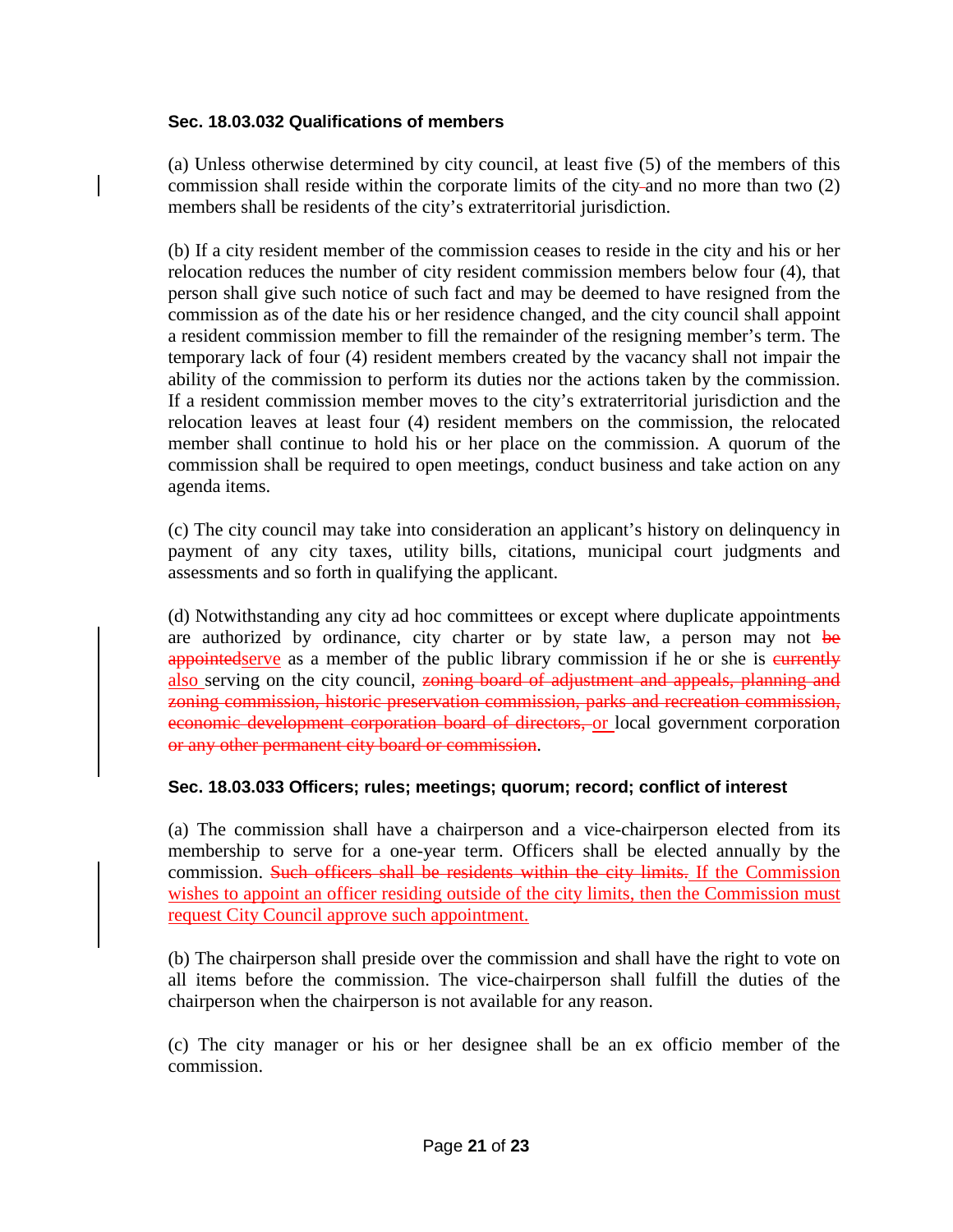(d) The commission may establish rules or bylaws as necessary for the orderly conduct of its business, subject to approval by the city council.

(e) The commission shall meet at least monthly, if there is business at hand, at a time and place established by the commission. Special meetings may be called by the chairperson or interim chairperson of the commission, city manager or his or her designee or upon the request of any three (3) commission members. All meetings of the commission shall be open to the public and shall conform with the Texas Open Meetings Act, section 551 of the Government Code.

(f) A quorum shall consist of a majority of the members of the commission except that when a vacancy exists, a quorum shall consist of a majority of the remaining members.

(g) The commission shall keep a record, which shall be reasonably available to the public, of its resolutions, proceedings and actions.

(h) A commission member shall be required to complete any state-mandated training, to include but not limited to Open Meetings Act training, within ninety (90) days after appointment. Any training expenses incurred by the member may be eligible for reimbursement by the city subject to the city's travel and training policy.

(i) A commission member having any potential conflict of interest on any policy, decision, or determination before the commission shall disclose to each of the other members the nature of his potential conflict and shall abstain from voting on such policy, decision or determination. In the event that the commission member recognizes a conflict or clear potential for conflict of interest, he or she shall recuse him or herself from discussion and action on the topic involving such conflict. The disclosure shall be recorded in the commission's minutes. Intentional or knowing failure to disclose a conflict of interest shall be governed under the general penalty section as set forth in section 1.01.009 of this code.

## **Sec. 18.03.034 Powers and duties**

The commission shall serve in an advisory capacity to the mayor and city council and shall have the following purposes and duties, as well as other duties as assigned by the city council, as necessary to perform the business of the commission:

(1) Recommend policies for the operation of the library.

(2) Act in an advisory capacity to the city council for the continued development and improvement of the public library.

(3) Promote close communication between the city and all private citizens in order to secure the greatest degree of public benefit from library resources and services.